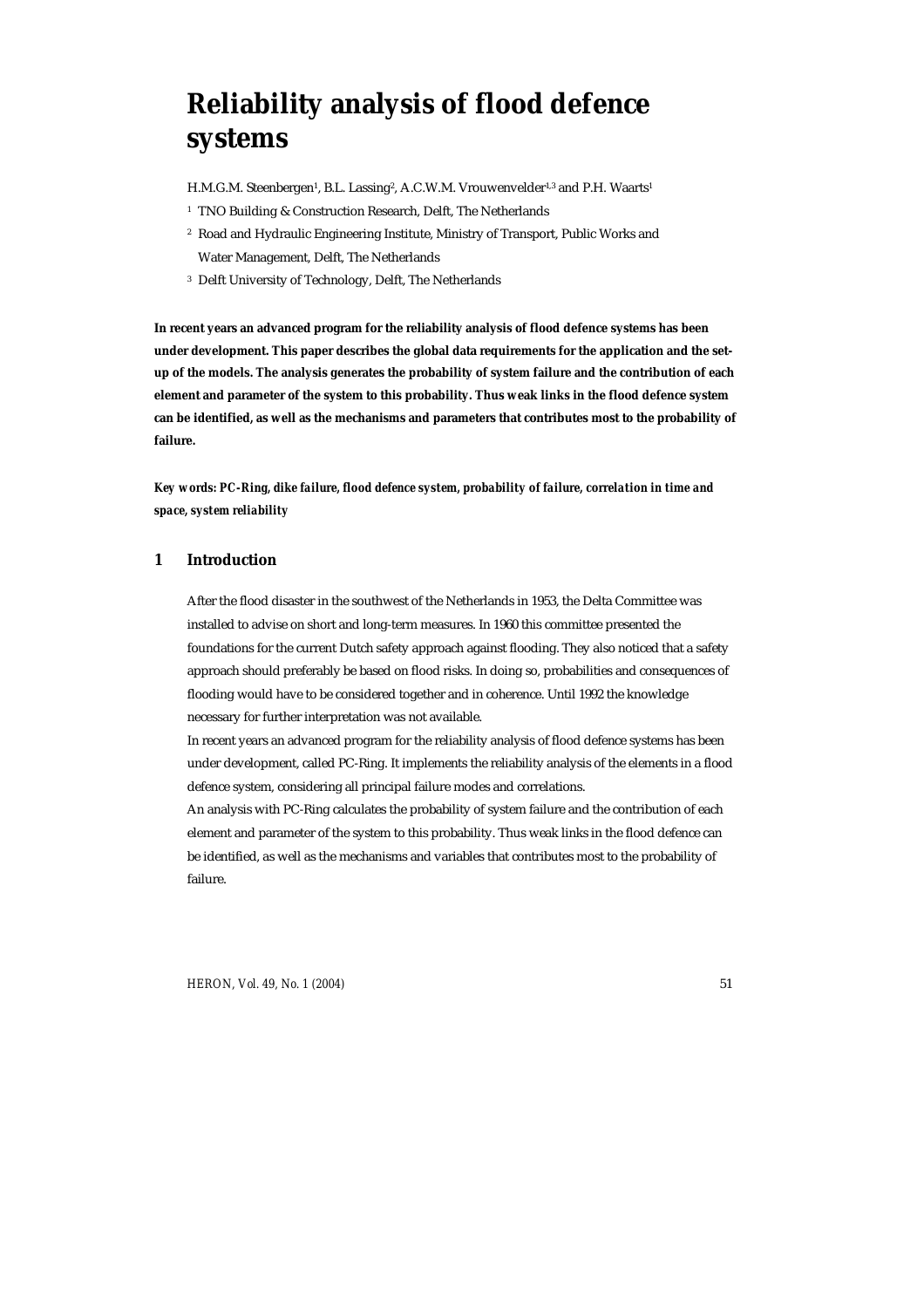# **2 Probabilistic framework**

A flood defence system is a distinct area surrounded and protected by dikes, dunes, retaining walls, higher grounds, storm surge barriers, sluices and locks. The first step in calculating the failure probability of a flood defence system comprises of subdividing the flood defence system into several parts. A section is defined, as a part of the water defence system in which the expectation of main characteristics in lateral direction may be seen as constants. This refers to characteristics such as crest height, slopes, verges but also on loading conditions, revetment type, soil layers, etc. It could therefore be necessary to divide a specific section for a specific mechanism into two parts, which is not necessary for other mechanisms.

When the flood defence system is divided into sections, the probability of failure of each section and each mechanism can be calculated. In principle, this calculation requires three ingredients:

- 1. A model describing the mechanism.
- 2. Data for the deterministic and stochastic variables on the section strength.
- 3. Data for the deterministic and stochastic variables on the section loading.

In some cases one can choose between several different models. After the calculations for each section the results should be combined to one probability of failure for the complete flood defence system.

Until recent years these calculations were made only for cross sections of flood defence systems with a small number of stochastic variables to describe the water level. Most parts of the calculations (strength model) were based on a deterministic way of thinking. This was however not completely in accordance with the preferred safety approach of the Delta Committee. Therefore the PC-Ring program package is developed.

#### *2.1 The PC-Ring program package*

The PC-Ring program package has been designed specially to calculate the reliability of a flood defence system as a composition of sections within a reference period. In order to perform this task in a reliable and flexible way the program package is build up of two programs. The main program calculates the probability of failure per section and per mechanism. The second program combines the probability of failure per section and per mechanism to the probability of failure of the complete flood defence system. In this way it is possible to combine the results of PC-Ring with other failure types (i.e. non-structural failure) as well.

PC-Ring uses a set of approximately 50 variables per mechanism that can be regarded as stochastic or deterministic parameters. In principle, data should be entered as: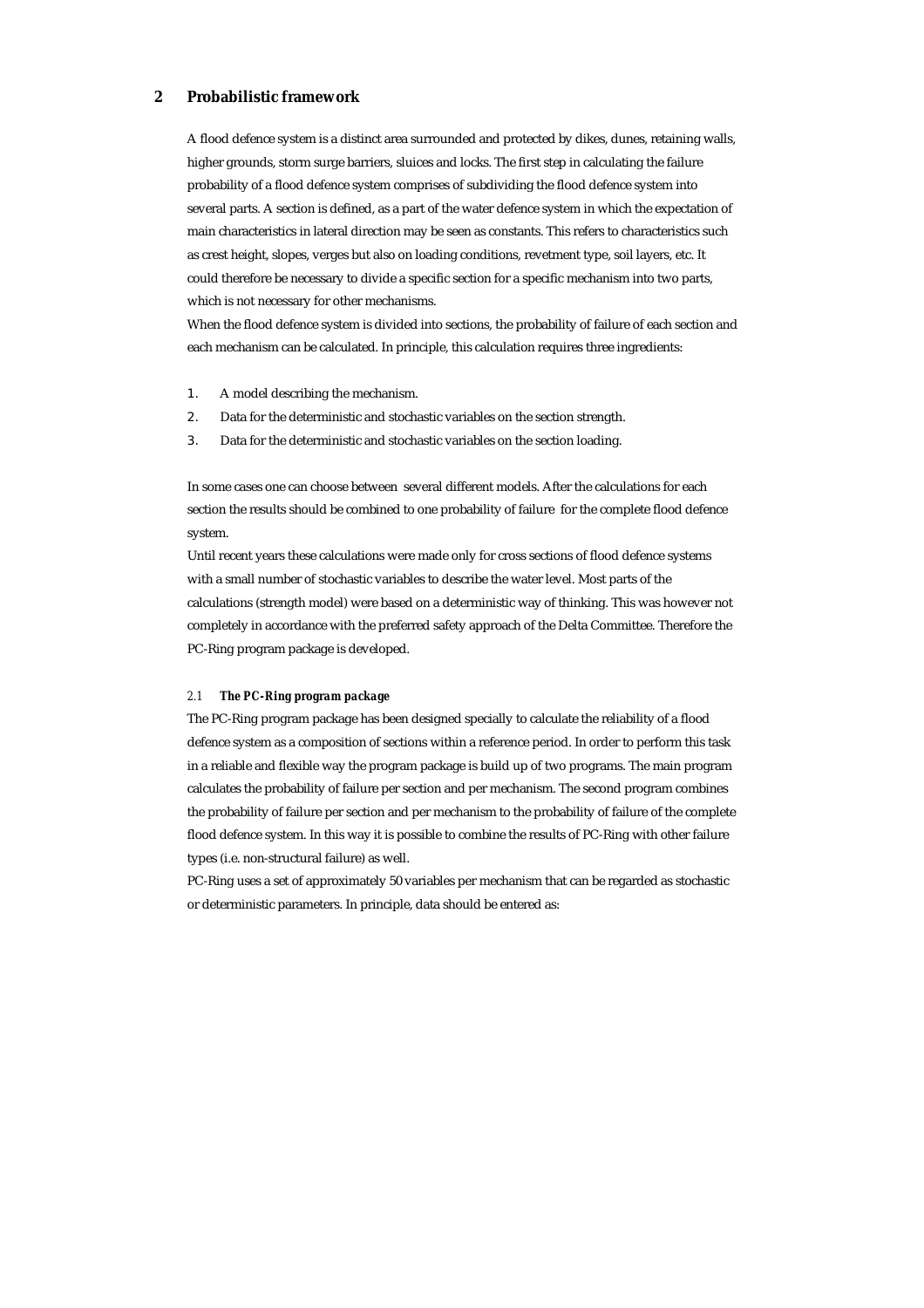- Geometric data (slope, orientation, fetch, etc.)
- Material properties (weight, sliding strength, etc.)
- Hydraulic loading (waves, water level, duration, etc.)

For a deterministic variable a single value has to be entered. For a stochastic variable the following values have to be entered:

- Variation around the average (mean value and standard deviation).
- Spatial correlation within a dike section and between sections
- Correlation in time

With these parameters the influence of the stochastic or deterministic parameters on the failure probability of the flood defence system can be studied in detail.

## *2.2 Failure probability of a section per mechanism*

The main program of PC-Ring calculates the failure probability of a section per mechanism. Failure is the result of the occurrence of one or more of the following mechanisms:

- Overtopping and overflow
- Uplifting and piping
- Inner slope failure
- Damage of revetment and erosion of the dike body
- Erosion of dunes
- Failure of hydraulic structures

Note that some of the above mentioned failure mechanisms do not directly result in flooding. i.e. there is still some but not quantified reserve strength present.

The latter two are not further described in this paper. Figure 1 shows the total set-up of the analysis.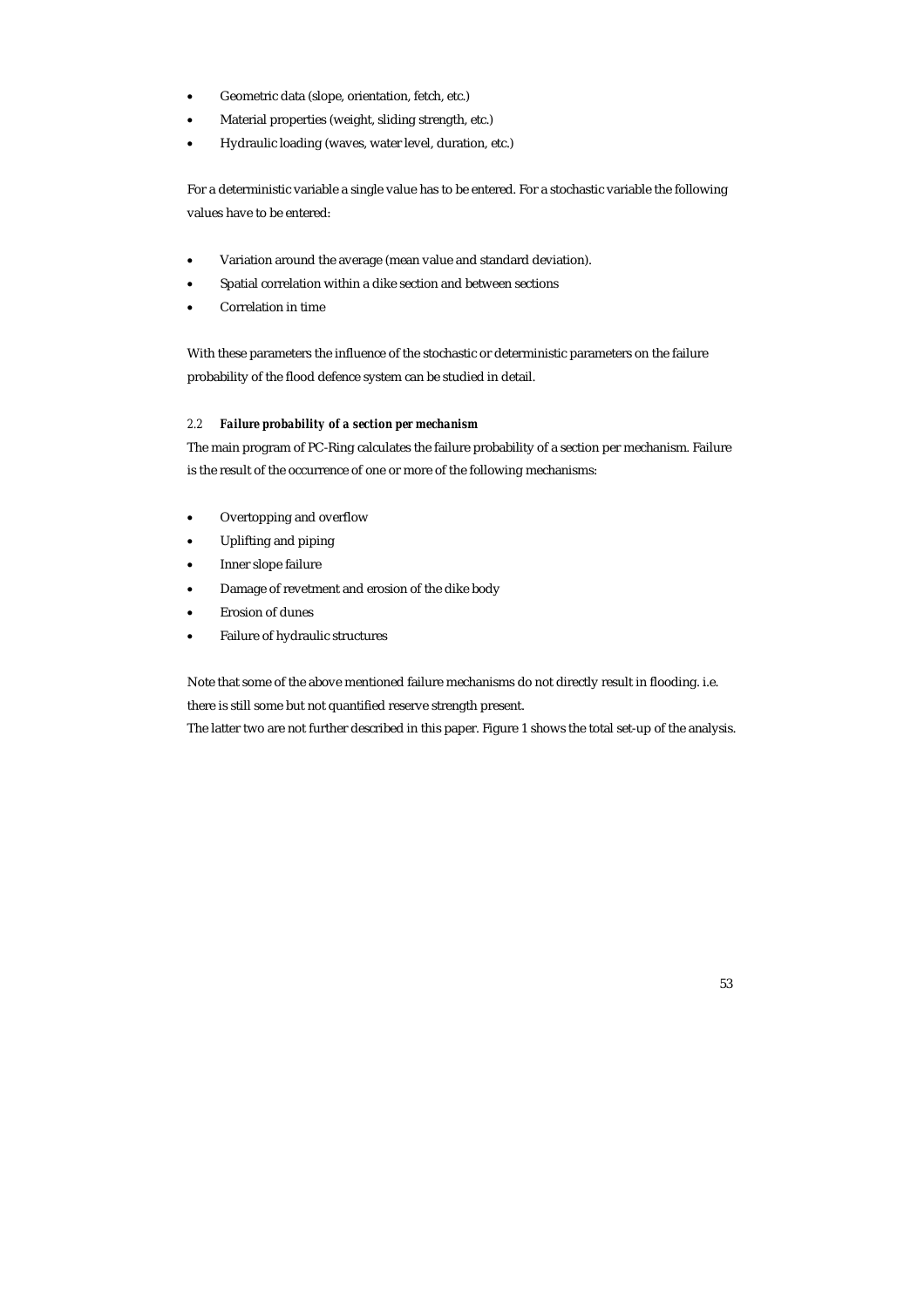

*Figure 1: Flow chart for the failure of a flood defence system* 

The procedure to calculate the failure probability of a section per mechanism is as follows:

- 1. Calculation of the failure probability of one flood defence cross-section for one tide, one partial failure mode (for instance failure mode overtopping, partial failure mode saturation), given the wind direction.
- 2. Combination of the partial failure modes resulting in the failure probability of one total failure mode, given the wind direction.
- 3. Calculation of the failure probability taking into account the probability of the wind direction.
- 4. Determining the failure probability due to one failure mode for the flood defence section for which the under step 1 mentioned flood defence cross-section is representative taking into account the spatial correlation in one direction.
- 5. Combining the failure probabilities of all the wind directions.
- 6. Determining the failure probability for the total regarded period.
- 7. If needed, taking into account the influence of storm barriers and their closing regime.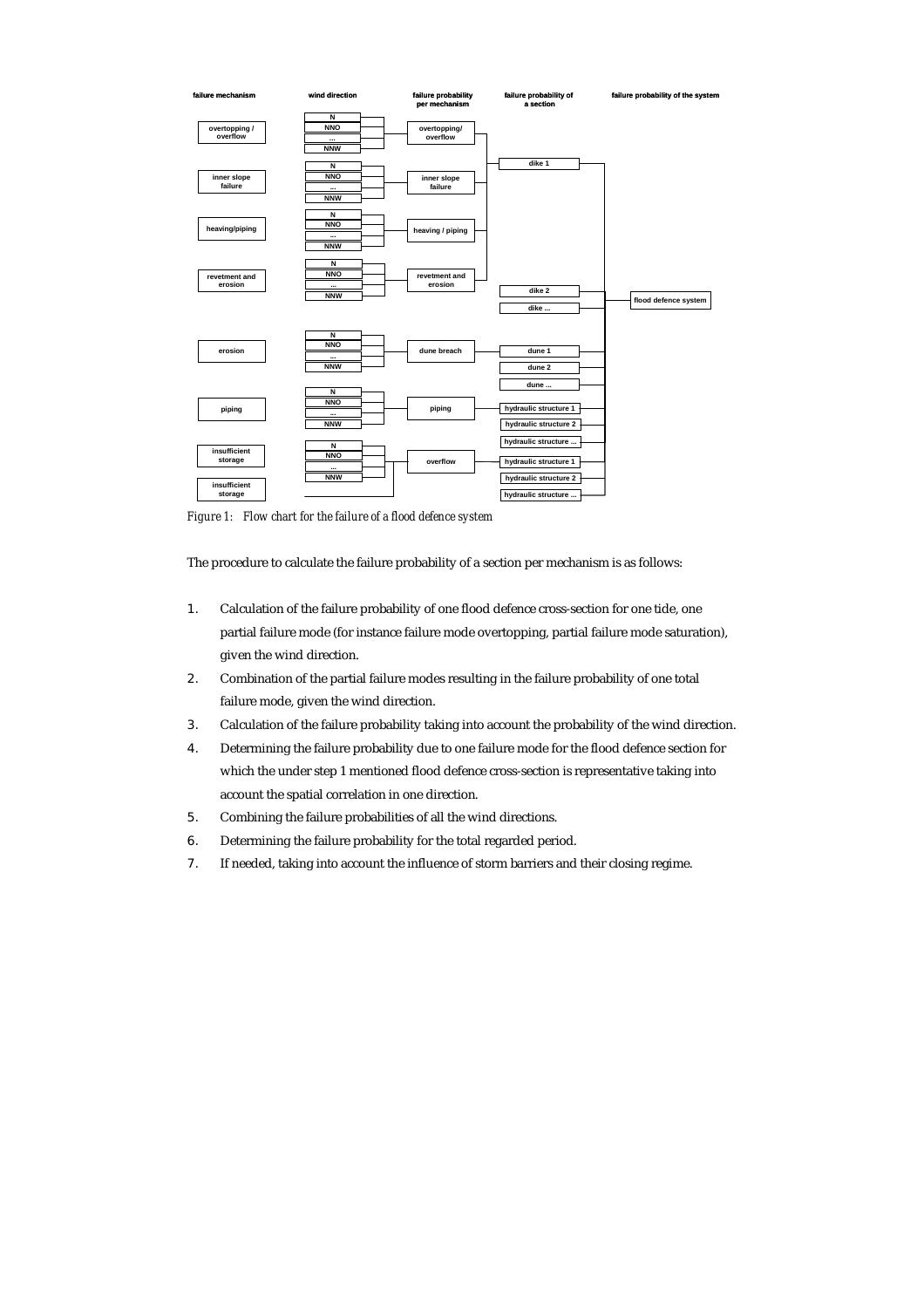#### *2.3 Failure probability of the total flood defence system*

After calculating all the failure probabilities of the sections for all the mechanisms, the system probability can be analysed. The combination program within the PC-Ring program package does this in the following way:

- 1. Combining the probabilities of the different failure modes for each flood defence section.
- 2. Combining all the sections to find the failure probability of total flood defence system.

# **3 Calculation methods**

## *3.1 Reliability of a single element*

In PC-Ring the following methods are available to calculate the probability of failure of a single element:

- Numerical integration (NI)
- Crude Monte Carlo (MC)
- Directional sampling (DS)
- Second order reliability method (SORM)
- First order reliability method (FORM)

For probabilistic calculations, the failure mechanism model is usually determined by means of a socalled limit state function,  $Z = g(x)$ , whereby  $\overline{x}$  is the vector of stochastic variables. Per definition, negative values of *Z* correspond to "*failure*" and positive values of *Z*, to "*non failure*". The equality  $g(x) = 0$  is called the limit state, the corresponding surface is called the failure surface. The failure probability can formally be expressed as:

$$
P_f = P[g(\underline{x}) \le 0] = \int_{g(\underline{x}) < \overline{0}} f_{\underline{x}}(\xi) d\xi \tag{1}
$$

where *fx(ξ)* is the joint probability density function of *x*. The primary purpose of reliability methods is to evaluate this equation. Usually the reliability index ß is used instead of the probability of failure. The reliability index is related to the probability of failure by:

 $\beta = \Phi^{-1}(P_f)$  (2)

in which Φ is standard normal distribution. The reliability index has the advantage that it is easier in use and related to the safety level, i.e. the safety increases as the index increases.

#### *3.1.1 Numerical integration*

For the basic reliability problem where all variables are standard normal and independent, equation for the failure probability can be rewritten as: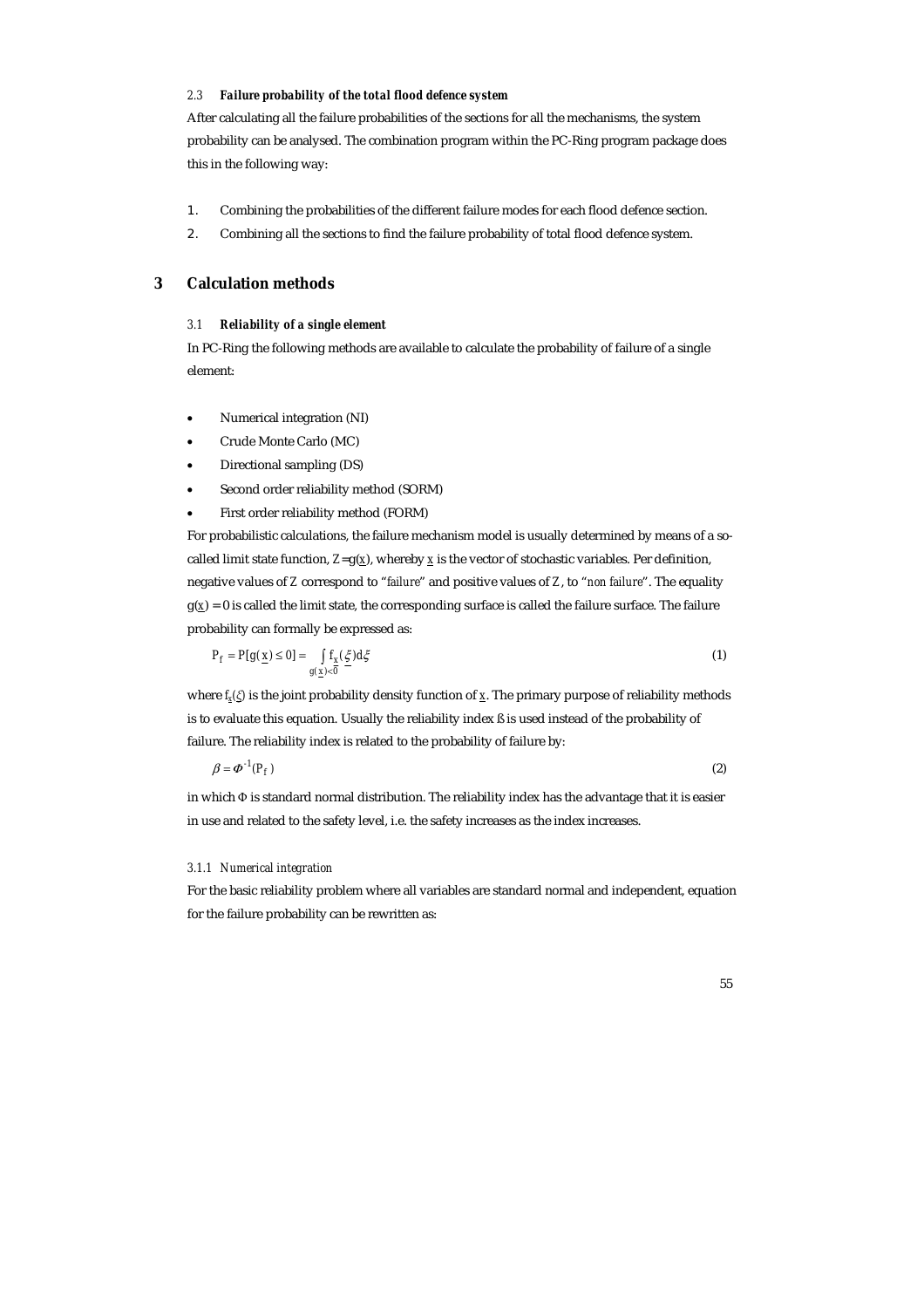$$
P_f = \sum_{i=-\infty}^{\infty} \sum_{j=-\infty}^{\infty} \dots \dots \sum_{k=-\infty}^{\infty} I(g(\underline{x})) f(\underline{x}) \Delta x
$$
 (3)

where  $I(g(\underline{x})) = 1$  if  $g(\underline{x}) \le 0$  and  $I(g(\underline{x})) = 0$  if  $g(\underline{x}) > 0$ 

## *3.1.2 Crude Monte Carlo simulation*

The Monte Carlo simulation consists of sampling random x-values from their distributions  $f(x)$  and calculating the relative number of simulations for which  $g(x) < 0$ :

$$
P_f = \frac{N_f}{N} \text{ or } P_f = \frac{\sum_{i=1}^{N} I(g(\underline{x}))}{N}
$$
 (4)

where *N* is the total number of simulations and *N<sub>f</sub>* the number of simulations in the failed state  $(g(x) \le 0)$ .

## *3.1.3 Crude directional sampling*

The basic idea of directional sampling is to remodel the basic variables *u* into polar coordinates (λ,  $\theta$ . The unit vector  $\theta$  defines the direction and a scalar quantity λ defines the length of the vector in *u*-space. The equation for the failure probability (1) is altered into:

$$
P_f = \int_{g(x)\leq 0} dF(x) = \int P(g \triangle \underline{\theta}) \leq 0 f(\underline{\theta}) d\underline{\theta}
$$
\n(5)

where  $f(\theta)$  is the (constant) density on the unit sphere.

For each direction  $\theta_i$  the value of  $\lambda_i$  is determined for which the limit state function equals zero:

$$
g_i = g(\lambda_i \theta_i) = 0 \tag{6}
$$

In other words λi is a measure of the distance to the limit state in the direction defined by the vector  $\underline{\theta}$ . The factor  $\lambda_i$  is found via an iteration procedure and requires several limit state function evaluations.

An estimate of the probability of failure *Pf* can be obtained by performing *N* directional Monte Carlo simulations of the  $\underline{\theta}$ -vector. Every simulation results in a sample value  $P_i$ :

$$
P_i = P(g(\lambda_i \theta_i) < 0) = 1 - \chi_n^2(\lambda_i^2) \tag{7}
$$

in which  $\chi^2$  is the chi-squared distribution function and n the number of random variables in the limit state function.

An estimate for the probability of failure is calculated as the mean value of the sample values Pi:

$$
E(P_f) = \frac{1}{N} \sum_{i=1}^{N} P_i
$$
\n
$$
(8)
$$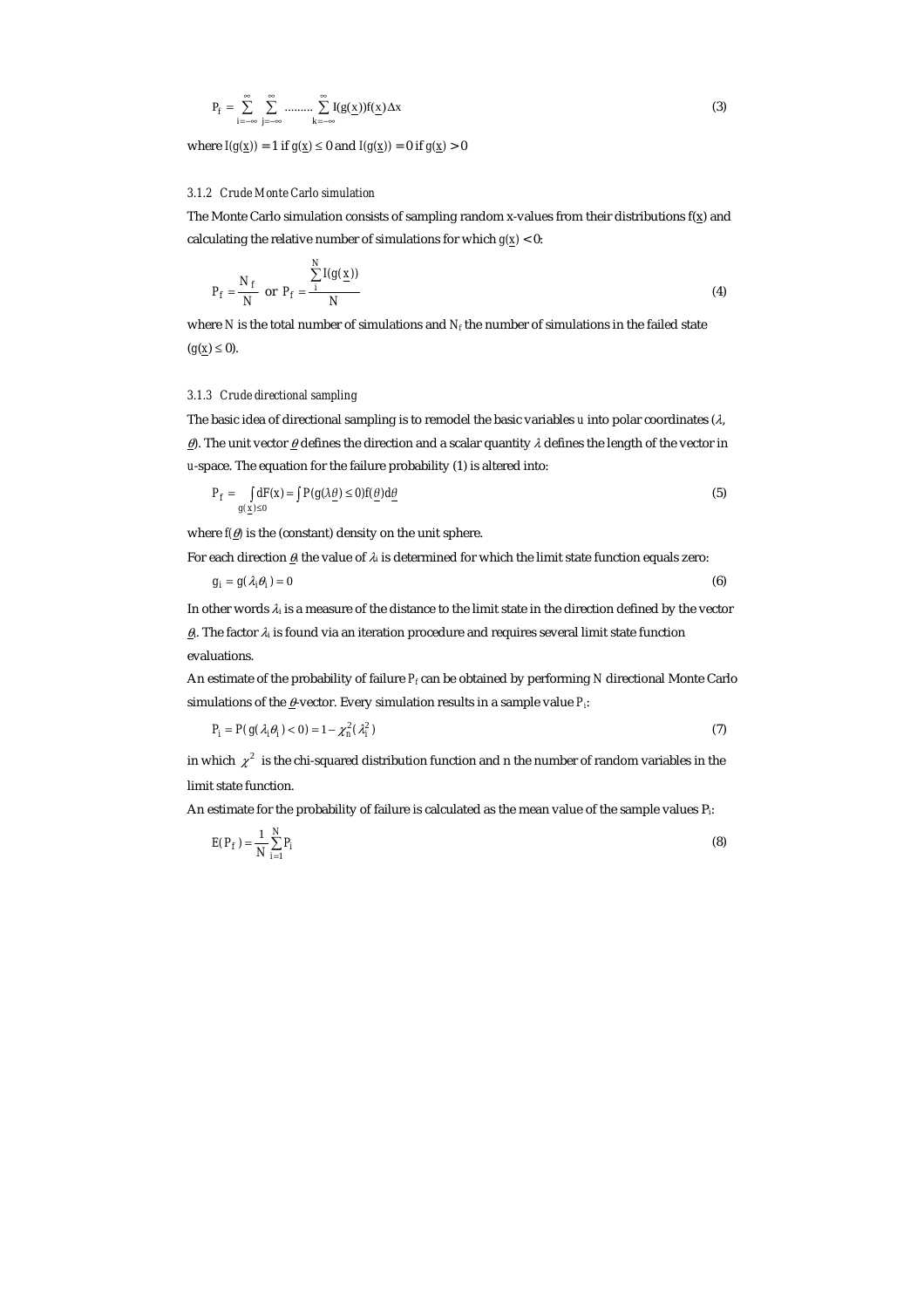#### *3.1.4 First order reliability method*

The present standard in structural reliability methods is the first order reliability method (Hasofer and Lind, 1974). FORM has proven to be highly efficient in the case of smooth limit state functions. Figure 2 shows a two-dimensional *u*-space with an arbitrarily limit state function. The point of the limit state function closest to the origin is called the design point. FORM linearises the limit state function in this point. Since the joint probability density function rapidly decreases with the distance |*u*| from the origin, the main contribution to the probability integral (1) originates from the region closest to the origin. The probability of failure  $P_f$  can be computed from Eq. 2.



*Figure 2: Two-dimensional illustration of u-space, limit state function and design point* 

The design point is to be found with a minimisation procedure that iterates to the vector  $-\alpha\beta$  with the smallest distance from the origin to the failure surface. The length of the vector  $\alpha$  is equal to 1. The components of the vector are called influence factors because they show the influence of variables on the limit state function.

## *3.1.5 Second order reliability method*

A linear approximation in the design point will be accurate in cases of linear limit state functions. For strongly curved, but smooth limit state functions the second order reliability method can be used. Instead of a linear approximation of the limit state function, a second order function (parabola) is fitted through the limit state function in the design point.

## *3.1.6 Combinations of methods*

All these reliability methods have there advantages and disadvantages, see for example Waarts (2000). For instance FORM is fast and gives a good definition of the design point. However the probability of failure is sometimes inaccurate due to the linearisation and the computation can have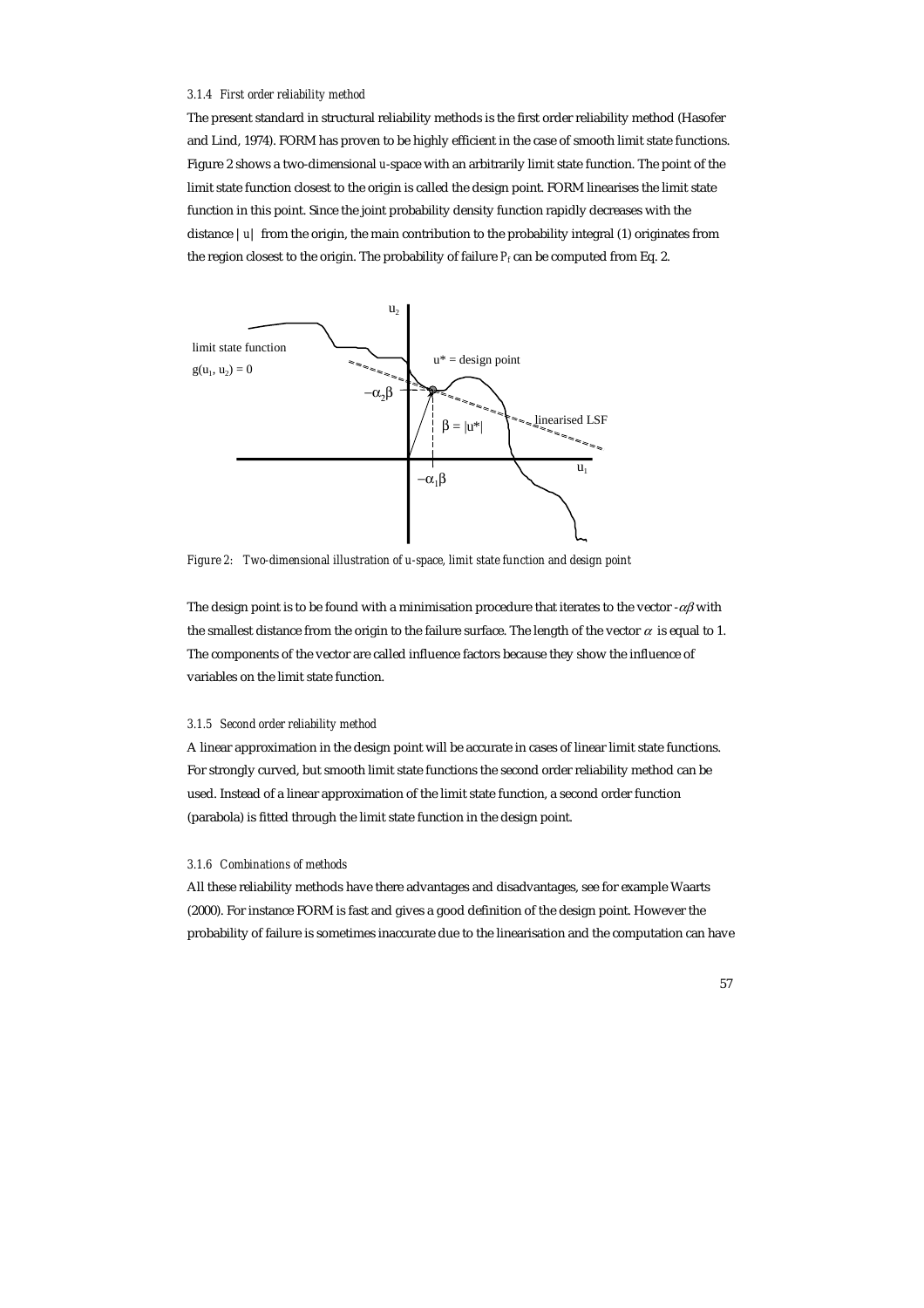convergence problems. On the other hand the DS method is accurate and stable concerning the probability of failure, but inaccurate for the design point and slow. PC-Ring requires a stable method with an accurate design point because the design point is used in the system calculations. To overcome the disadvantages also a number of combinations of the above mentioned methods are implemented. Optionally PC-Ring can automatically switch to DS if convergence does not occur in a calculation with FORM or SORM. Other options involve the combination of DS and FORM, the first method is then used to find the probability of failure and the second method to find the design point.

## *3.2 Reliability of a system*

In PC-Ring the reliability methods are performed on component level or on single failure modes. Reliability analysis covers the complete failure domain in space and time. Consequently, an additional combination procedure of all failure modes has to be performed. The difficulty is to identify the system of failure modes and to compute the reliability index of the system. In combination with FORM, it is customary to analyse the reliability of the system either as parallel or series system or as a combination of both.

## *3.2.1 Serial and parallel systems*

A series system (union) of *m* components is considered to have failed if any of the components fails. When the event that component *j* has failed is denoted by  $E_{\text{fi}}$  the probability of the union can be determined as:

$$
P_f = P\left(\bigcup_{j=1}^m E_j\right) \tag{9}
$$

A parallel system (intersection) of *m* components is considered to have failed when all of the components fail. When the event that component *j* has failed is denoted *Efj*, the probability of failure of the intersection can be determined as:

$$
P_f = P\left(\bigcap_{j=1}^m E_{f_j}\right) \tag{10}
$$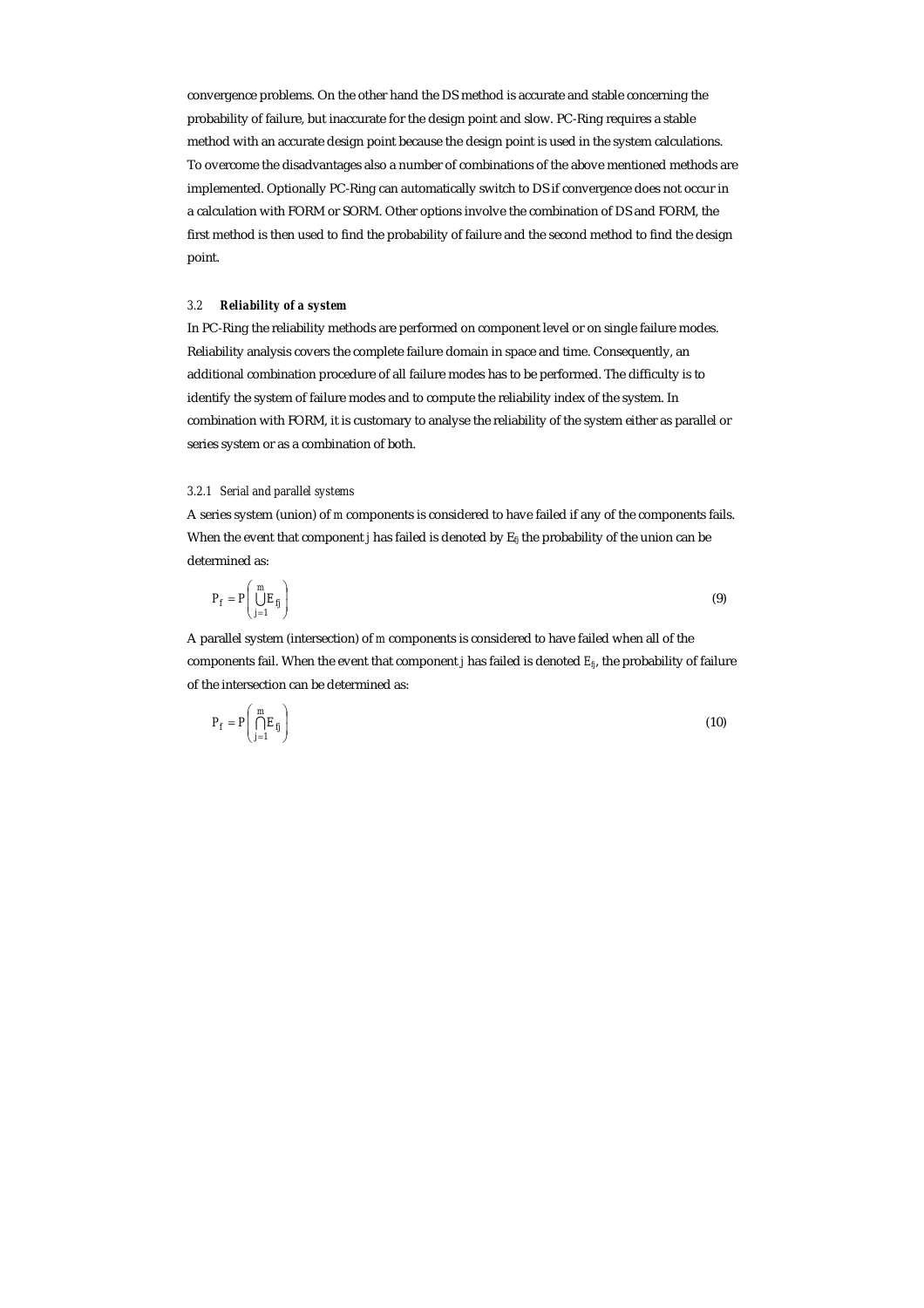

The Hohenbichler and Rackwitz (1983) approximation replaces the probability  $P_f = P(g(\underline{x})_1 < 0$  and  $g(x)_{2}$ <0) by the probability:

$$
P_f = P(\beta_2 - \rho u' - w \sqrt{1 - \rho^2} < 0) P(\beta_1 - u < 0) \tag{11}
$$

The approximation is based on the transformation of  $g(\underline{x})_1$  into  $g(\underline{x})_1 = \beta_1 - u$  and  $g(\underline{x})_2$  into  $g(\underline{x})_2 = \beta_2 - u$ *v*. The parameters *u* and *v* are (dependent) standard normal variables. The dependent variables *u* and *v* can be replaced by the independent standard normal variables *u* and *w* according to:

$$
g(\underline{x})_1 = \beta_1 - u \,, \quad g(\underline{x})_2 = \beta_2 - \rho u - w \sqrt{1 - \rho^2} \tag{12}
$$

The probability *Pf* according to Eq. (11) can be found by introducing the truncated standard normal variable *u′*:

 $u' = \Phi^{-1}{1 - P(u > \beta_1)\Phi(u)}$  (13)

The failure probability of the combination of limit state functions  $g(x)$ <sub>1</sub> and  $g(x)$ <sub>2</sub> can be analysed within the FORM procedure using the following limit state function:

$$
g(\underline{x}) = \beta_2 - \rho \Phi^{-1} \{ 1 - P(u > \beta_1) \Phi(u) \} - w \sqrt{1 - \rho^2}
$$
\n(14)

Subsequently, the intersection probability (system reliability) is computed by FORM.

#### *3.2.2 Spatial and time correlation*

The global form for spatial correlation in one direction in PC-Ring is:

$$
\rho(\Delta x) = \rho_x + (1 - \rho_x) \exp\left\{-\frac{\Delta x^2}{d_x^2}\right\} \tag{15}
$$

where  $\rho_x$  is a constant correlation and  $d_x$  the correlation distance.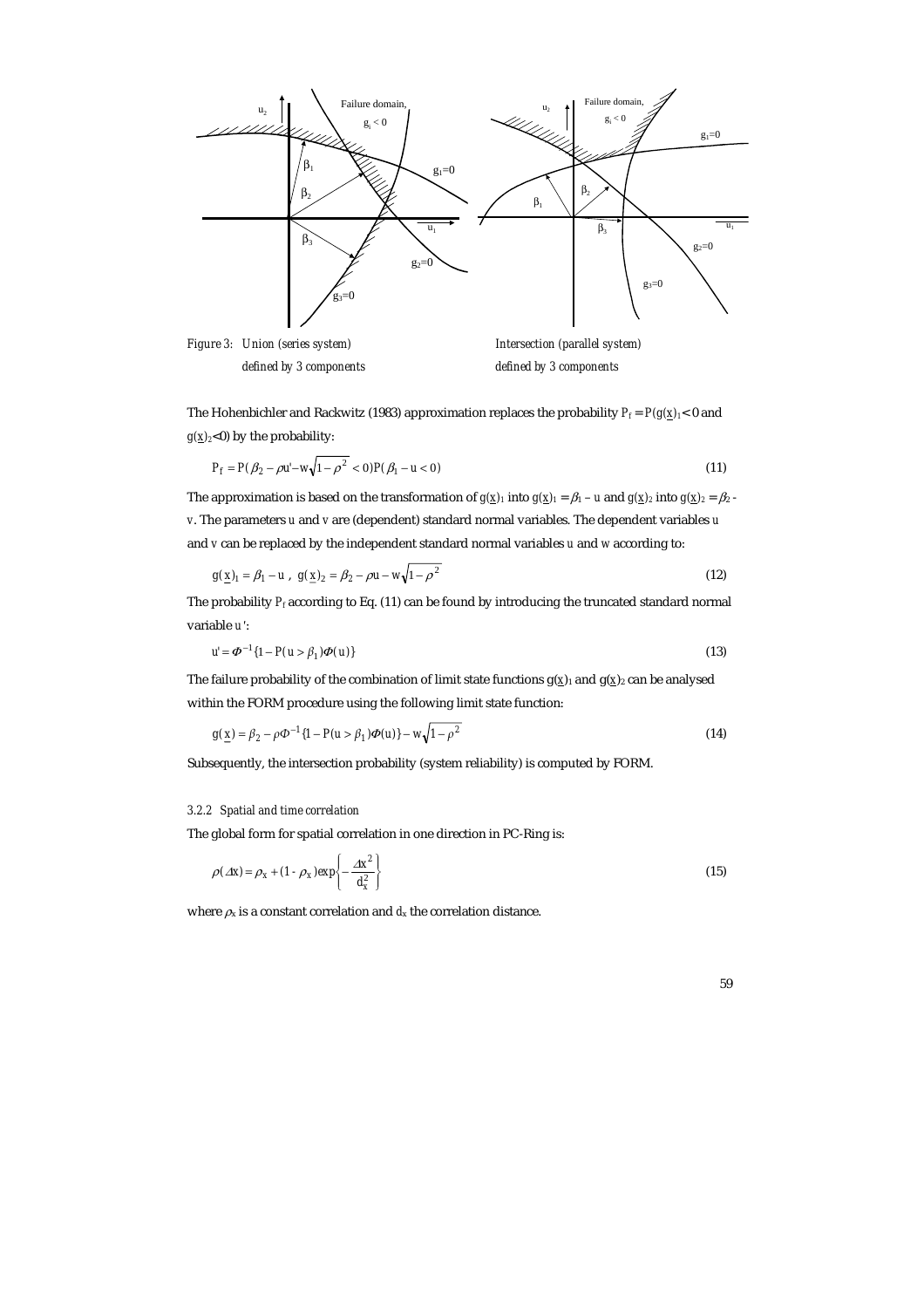The following auto-correlation function is used when a spatial deviation in two directions has to be taken into account:

$$
\rho(r_x, r_y) = \exp\left\{-\frac{r_x^2}{d_x^2}\right\} \{(1-\alpha) + \alpha \exp\left\{-\frac{r_y^2}{d_y^2}\right\} \tag{16}
$$

where  $r_x$  and  $r_y$  are the horizontal respectively vertical distance between two points,  $d_x$  and  $d_y$  the horizontal respectively vertical correlation distance and  $\alpha$  the variance ratio factor.

The correlation in time is taken into account according to the approach of Borges and Castanheta (1971). In this approach time intervals are used. Inside the intervals there is total correlation and between the intervals there is a constant correlation  $\rho$ .

#### **Data requirements at the mouth of the river**

- 1. Statistics of water levels, given the wind direction φ  $F(h_{sea} < h_{sea}|\phi)$
- 2. Statistics of wind speeds, given the  $F(\underline{U} < U | \phi)$ wind direction  $φ$
- 3. Probabilities of the wind directions  $P(φ)$
- 4. Correlation between wind speed *U* and water level  $h_{\text{sea}}$



**Data requirements i t upstream of the river**

- 1. Statistics of discharge *Q*
- 2. The magnitude of ∆*t* according to the Borges-Castagneta model

*Figure 4: Data requirements of the basic random variables and the statistics that are used to determine the local hydraulic boundary conditions at for instance locations A, B, C and D* 

# **4 Limit state functions**

One of the main failure mechanisms is overtopping and overflow. In this section limit state functions of these failure mechanisms related to dikes are given. Limit state functions of other failure mechanisms are given in the appendix.

Water discharges passing the crest of a dike either due to overtopping or overflow is the cause of erosion loading on the inside slope. Water discharges due to overflow are in PC-Ring only assumed to be relevant in case of offshore wind or wave heights smaller than 1 mm. In other situations the water discharges are assumed to occur due to wave overtopping.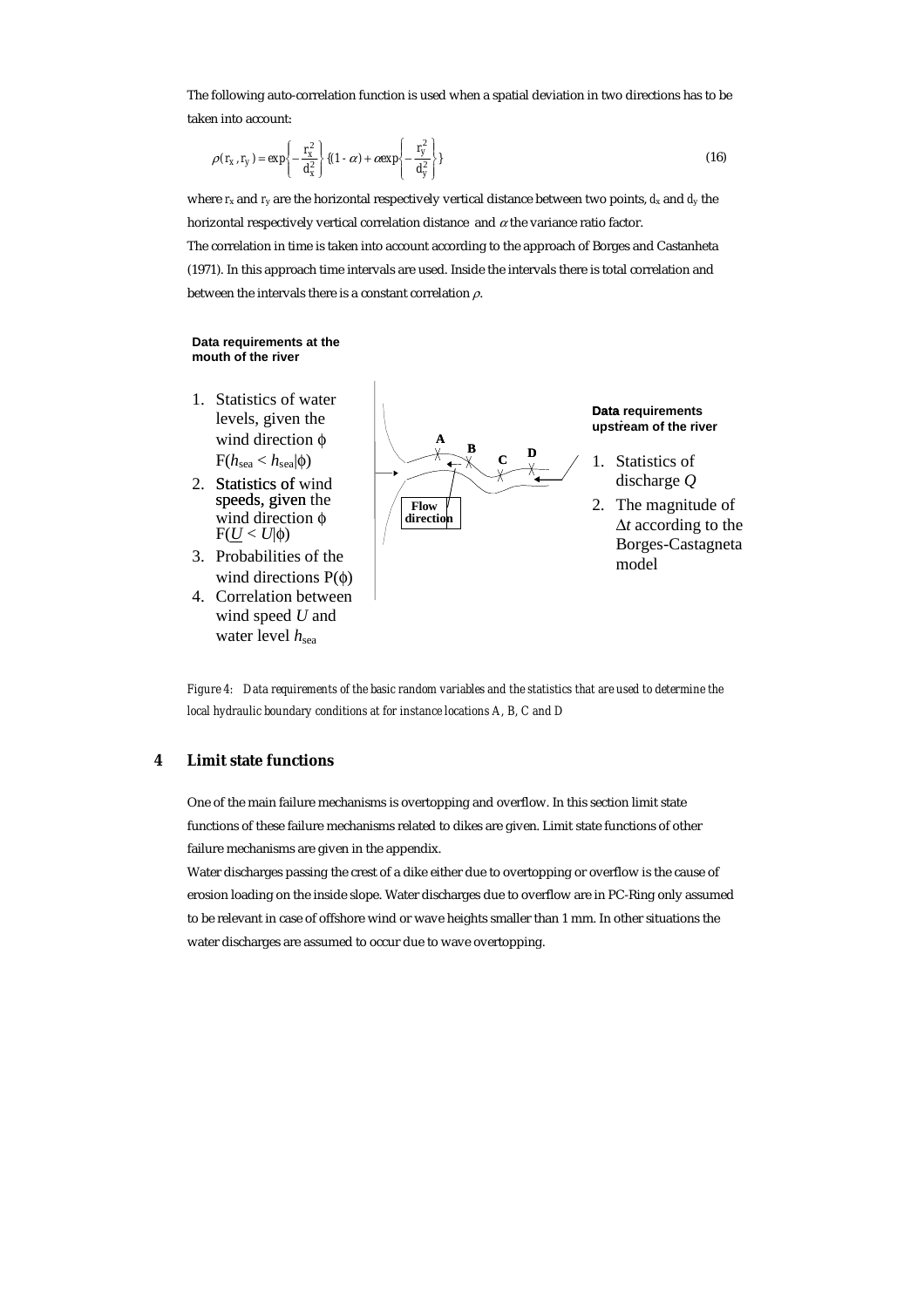# *4.1 Overtopping*

The mechanism failure due to overtopping is supposed to occur when at a certain location the quantity of water overtopping as a result of waves and the water level is larger than the crest and inner slope can handle (see Figure 5). This leads to erosion, after which a breach can start to grow and flooding may occur. In case of discharges due to overtopping the limit state function is:

 $Z = m_{qc}q_c - m_{qo}q_o / P_t$  (17)

where  $q_c$  is the critical discharge expressing the limit discharge for which damage of the inner slope occurs, *qo* is the actual occurring overtopping discharge due to the hydraulic boundary conditions, *mqc* and *mqo* are model factors describing the uncertainty of the models for calculating *qc* and *qo*. Furthermore the occurring discharge is divided by a percentage of the time  $P_t$  that overtopping takes place. Hereby the pulsar character of wave overtopping is accounted for.



*Figure 5: Dike failure mechanism: overtopping* 



*Figure 6: Dike failure mechanism: overflow* 

## *4.2 Overflow*

The mechanism failure due to overflow is supposed to occur when at a certain location the water level h rises above the critical level of the dike h<sub>kd</sub> (see Figure 6). In case of discharges due to overflow the limit state function is (Vrouwenvelder et al. 2001):

$$
Z = h_{kd} - h = h_d + \Delta h_c - h = h_d + \sqrt[3]{\frac{q_c^2}{0.36g}} - h
$$
\n(18)

| ×<br>۹ | I |
|--------|---|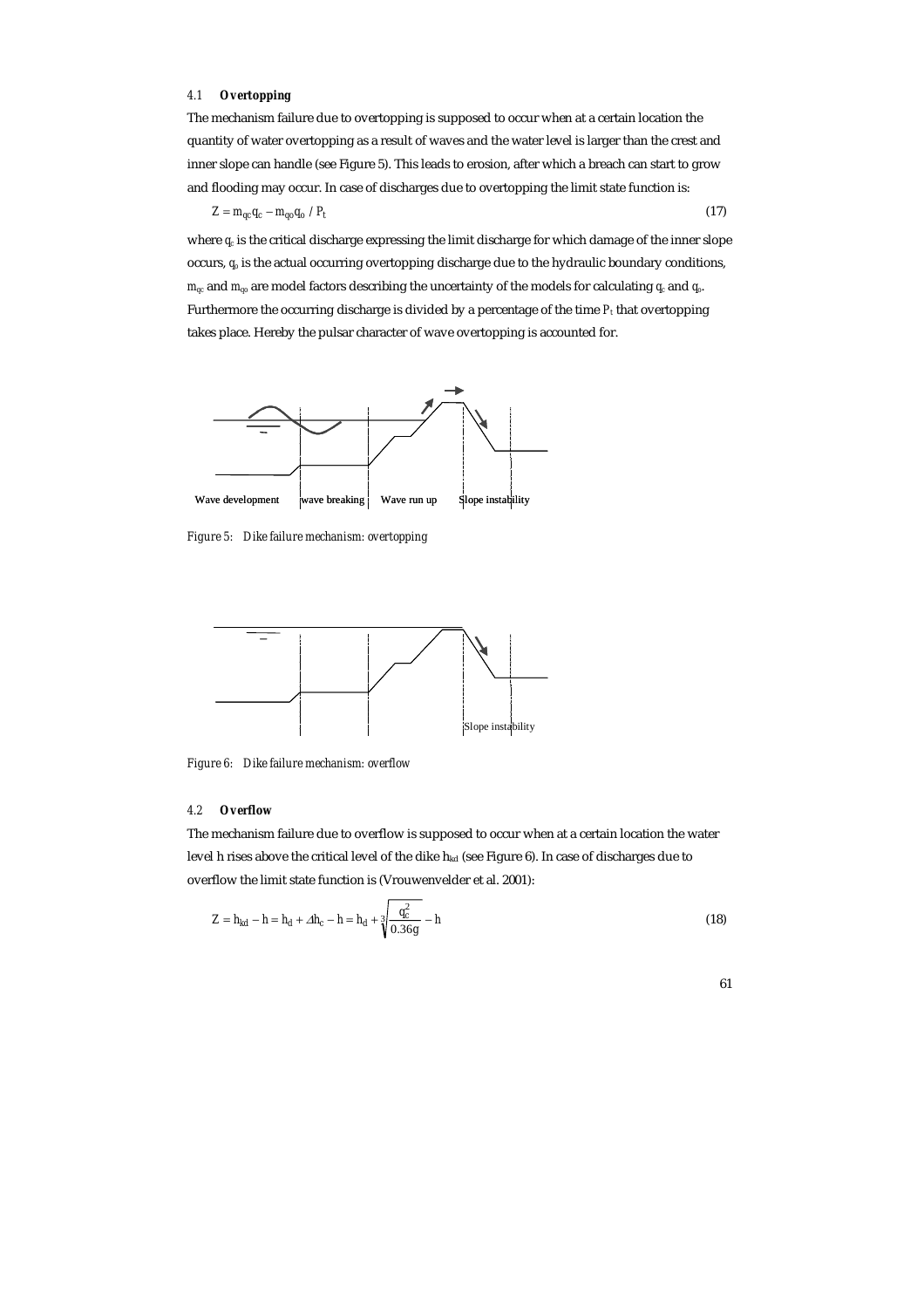in which  $h_d$  is the crest level of the dike,  $h_c$  expresses the critical height for which damage of the inner slope occurs, *h* the actual occurring water level, and *g* the gravity.

# **5 Hydraulic loading models**

The limit state functions need hydraulic loading models. A loading model is formed by the following elements: statistics of the stochastic variables, correlation between the variables, physical models and load parameters. The loading model results in the local water level and wave conditions on the sections of the flood defence system. Rivers, lakes and seas threaten flood defences. So one or more correlated loading models may apply to a flood defence system.

# *5.1 Coast and estuaries*

Most coastal load models have three global stochastic variables:

- Water level
- Wind direction
- Wind speed

These stochastic variables are valid for a larger area. To calculate local water levels the marginal statistics of the water level at some measuring stations or the water levels based on model calculations and triangular interpolation (Dekker, 2002) are used. For waters behind storm surge barriers the closure regime, the accuracy of the models that predict the water levels and the probability of failure of the closure is taken into account. To calculate the local wave load the physical relation between wind and water level on the one hand and wave load on the other hand is based on SWAN (1999).

## *5.2 River*

Important processes and variables for the load on rivers are:

- River discharge
- Duration and form of a high discharge
- Wind speed and direction
- Water level at the river mouth
- Duration of the storm onset

For waters behind storm surge barriers the closure regime, the accuracy of the models that predict the water levels and the probability of failure of the closure are taken into account.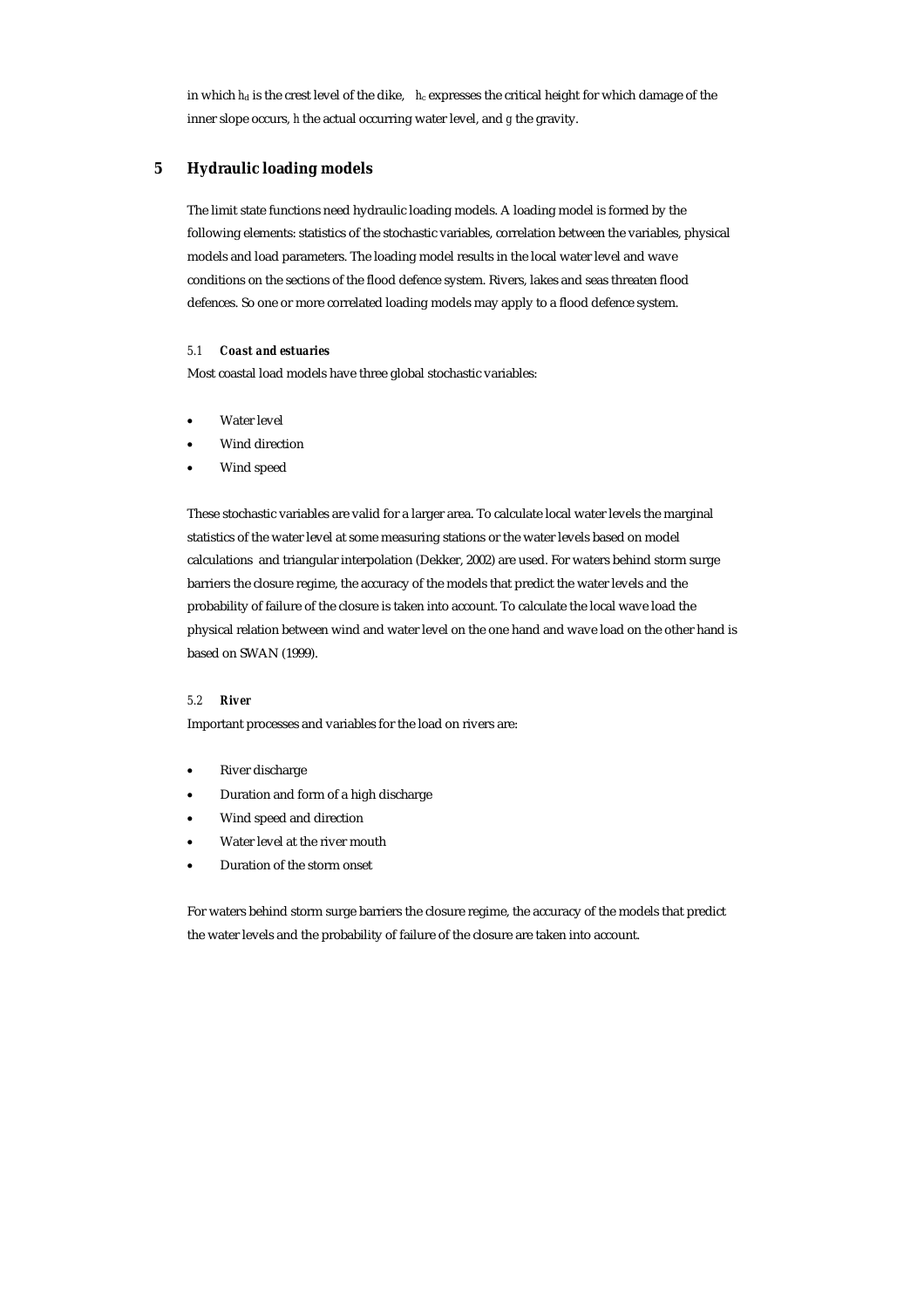The statistics of the discharge has two parts:

- 1. The distribution of the yearly extremes, which gives the return times of the top discharges,
- 2. The arbitrary point in time distribution, which gives the average number of days per year that a certain level of discharge is exceeded. The magnitude of correlation in time ∆t is calculated according to the Borges-Castagneta model.

A fit through these lines is programmed in PC-Ring. The models SOBEK and WAQUA are used to establish a physical relation between local water level, river discharges, wind speed, wind direction and sea water level.

There may be more than one river that threatens a flood defence. The correlation between the discharges is used to account for the probability that an extreme discharge occurs on both rivers at the same time.

Bretschneider (TAW 1989) give the physical relation between local wind speed, wind direction, local water level and fetch on the one hand and the wave load on the other hand.

The derivation of the combined wind – water level statistics is based on the statistics of the sea or lake level at the river mouth, the statistics of the wind and the correlation between wind and water level .

## *5.3 Lakes*

For lakes there are also three global stochastic variables:

- Water level
- Wind direction
- Wind speed

The statistics of the lake level are taken from HYDRA-M (1999). The statistics of the lake level has two parts:

- 1. The distribution of the yearly extremes, which gives the return times of the top lake levels,
- 2. The arbitrary point in time distribution, which gives the average number of days per year that a certain level is exceeded. The magnitude of correlation in time ∆t is calculated according to the Borges-Castagneta model.

To relate the local hydraulic loading to the stochastic functions the WAQUA water movement model and the HISWA wave growth model are used.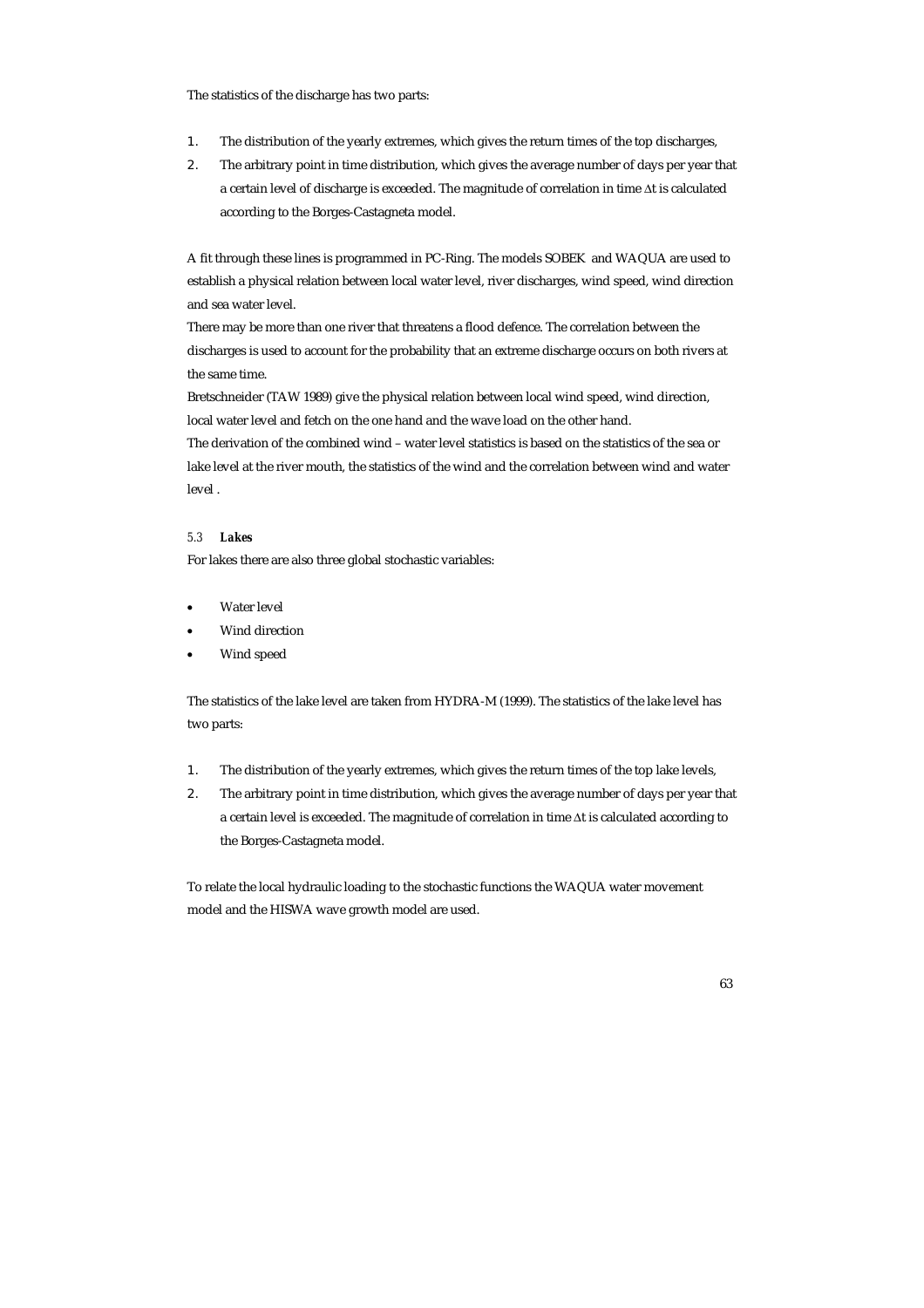# **6 Example**

As an example of a PC-Ring calculation the Dutch flood defence system 'Hoeksche Waard', is analysed. The flood defence system is shown in Figure 7. The main result of a run using PC-Ring is presented for every section and every mechanism the reliability index β. The PC-Ring result of the flood defence system is given in Table 1. In total the system consists of 130 sections. In this case only the results of 28 sections are given. If no index is given for a particular failure mechanism, a reliability analysis was not considered to be necessary because in a prior assessment the reliability was considered to be high. In the last column of the table the reliability index is given for each section, integrated over all mechanisms. This index is always equal to or lower than the lowest reliability index of each mechanism. In the last row the reliability index is given for each mechanism of the system. Finally, in the lower right corner the reliability index of the whole flood defence system is given for all mechanisms and sections.



*Figure 7: Overview of the flood defence system 'Hoeksche Waard'. The numbers refer to the section which are analysed*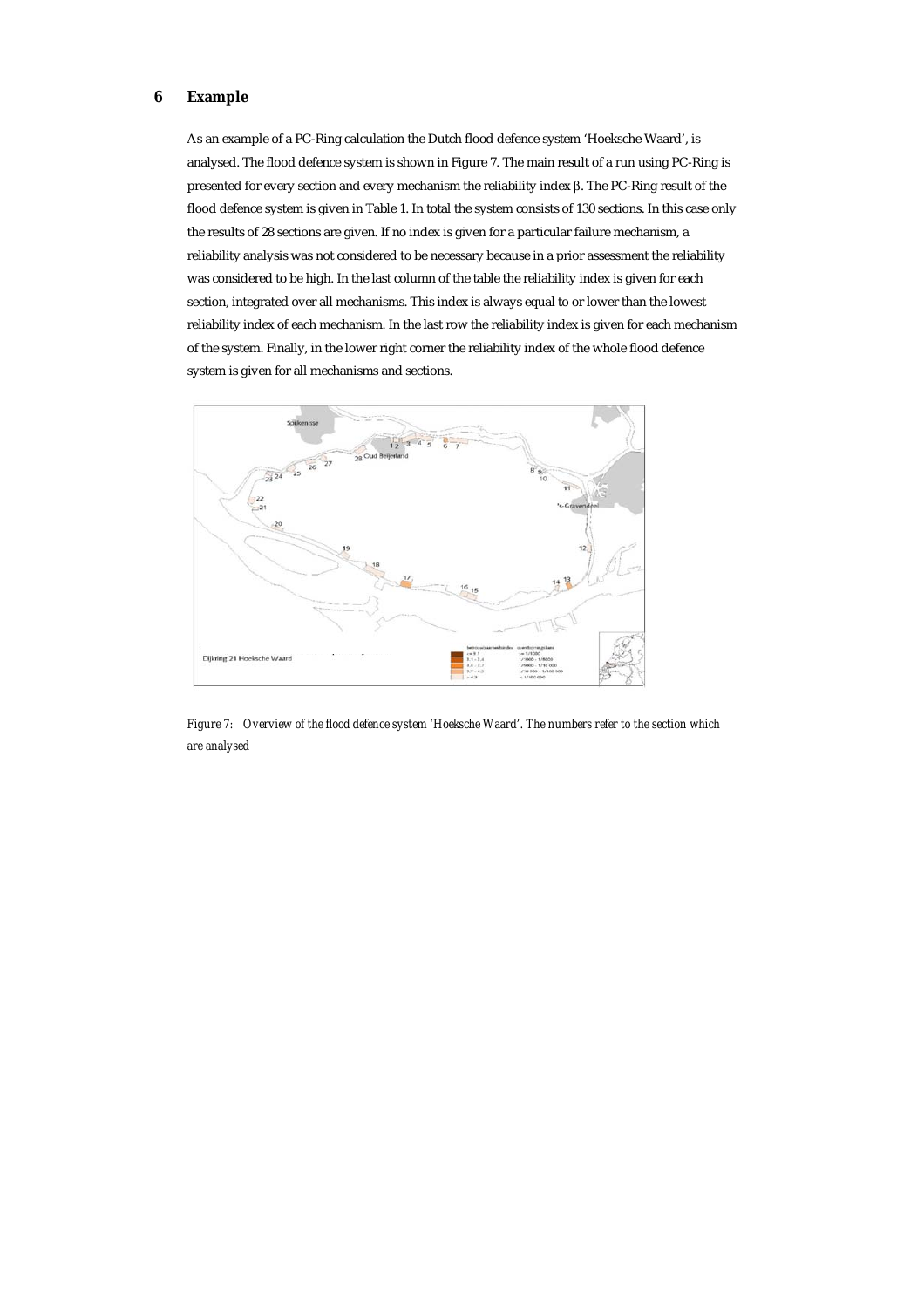| $\ddot{\phantom{0}}$    | $\overline{\phantom{a}}$ |                    |                |                         |         |        |           |  |
|-------------------------|--------------------------|--------------------|----------------|-------------------------|---------|--------|-----------|--|
| section                 | $\overline{O}$           | $\overline{GI}$    | $\overline{P}$ | $\overline{\mathbf{R}}$ | $P-HS$  | $N-HS$ | all       |  |
| $\overline{1}$          | $5.5\,$                  |                    |                |                         |         |        | $5.5\,$   |  |
| $\boldsymbol{2}$        | 5.7                      |                    |                |                         |         |        | 5.7       |  |
| $\boldsymbol{3}$        | $\boldsymbol{6.9}$       |                    |                |                         |         |        | $6.9\,$   |  |
| $\overline{\mathbf{4}}$ | 4.7                      |                    |                |                         |         |        | 4.7       |  |
| $\bf 5$                 | $\bf 4.8$                |                    |                |                         |         |        | 4.8       |  |
| $\boldsymbol{6}$        | $5.2\,$                  |                    |                | $5.9\,$                 | $4.4\,$ | 4.4    | 4.3       |  |
| $\boldsymbol{7}$        | $5.8\,$                  | 5.7                | $\bf 8.6$      |                         |         |        | $5.6\,$   |  |
| ${\bf 8}$               | 6.1                      |                    |                |                         | $4.4\,$ |        | 4.4       |  |
| $\boldsymbol{9}$        | $5.6\,$                  |                    |                |                         |         |        | $5.6\,$   |  |
| $10\,$                  | $5.1\,$                  |                    |                |                         |         |        | $5.1\,$   |  |
| $11\,$                  | $4.7\,$                  |                    |                |                         |         |        | $4.7\,$   |  |
| $12\,$                  | $5.0\,$                  | $4.9\,$            | $6.9\,$        |                         |         |        | 4.8       |  |
| $13\,$                  | $5.4\,$                  |                    |                |                         | 4.4     | 4.4    | 4.3       |  |
| ${\bf 14}$              | $4.9\,$                  |                    |                |                         |         |        | $4.9\,$   |  |
| $15\,$                  | $\bf 5.6$                | $5.3\,$            | $\bf 4.8$      | 6.4                     |         |        | $\bf 4.8$ |  |
| ${\bf 16}$              | $5.1\,$                  |                    |                |                         |         |        | $5.1\,$   |  |
| $17\,$                  | $4.5\,$                  |                    |                | 6.0                     | $4.4\,$ | 4.4    | 4.2       |  |
| ${\bf 18}$              | $\bf 4.8$                |                    |                |                         |         |        | $\bf 4.8$ |  |
| ${\bf 19}$              | $5.0\,$                  |                    |                |                         |         |        | $5.0\,$   |  |
| ${\bf 20}$              | $5.7\,$                  | $\boldsymbol{6.7}$ | $10.5\,$       |                         |         |        | 5.7       |  |
| $\bf 21$                | $5.4\,$                  |                    |                | $\bf 6.6$               |         |        | 5.4       |  |
| $22\,$                  | $4.9\,$                  |                    |                | 6.4                     |         |        | $4.9\,$   |  |
| $\bf 23$                | $\bf 5.8$                |                    |                |                         |         |        | $5.8\,$   |  |
| $\bf 24$                | $5.4\,$                  |                    |                |                         |         |        | 5.4       |  |
| $25\,$                  | $5.4\,$                  |                    |                |                         |         |        | 5.4       |  |
| ${\bf 26}$              | $5.2\,$                  |                    |                |                         |         | 4.4    | $4.4\,$   |  |
| $\sqrt{27}$             | $5.0\,$                  | $5.1\,$            | $7.3\,$        |                         |         |        | $4.9\,$   |  |
| ${\bf 28}$              | $\bf 5.6$                |                    |                |                         |         |        | $\bf 5.6$ |  |
| system                  | $4.5\,$                  | $\bf 4.8$          | $\bf 4.8$      | $5.8\,$                 | $4.1\,$ | 4.1    | $3.9\,$   |  |

*Table 1: Example of a PC-Ring result: reliability indices for each failure mechanism per section and for the total system for a period of 1 year* 

*O: overtopping/overflow, GI: geotechnical instability* 

*P: heave and piping, R: revetment* 

*P-HS: piping of hydraulic structure, N-HS: non closure of hydraulic structure* 

In this case the reliability index of the flood defence system is 3.9 per year. This means that the probability of flooding for the whole defence system is about 0.001 per year, or a return period of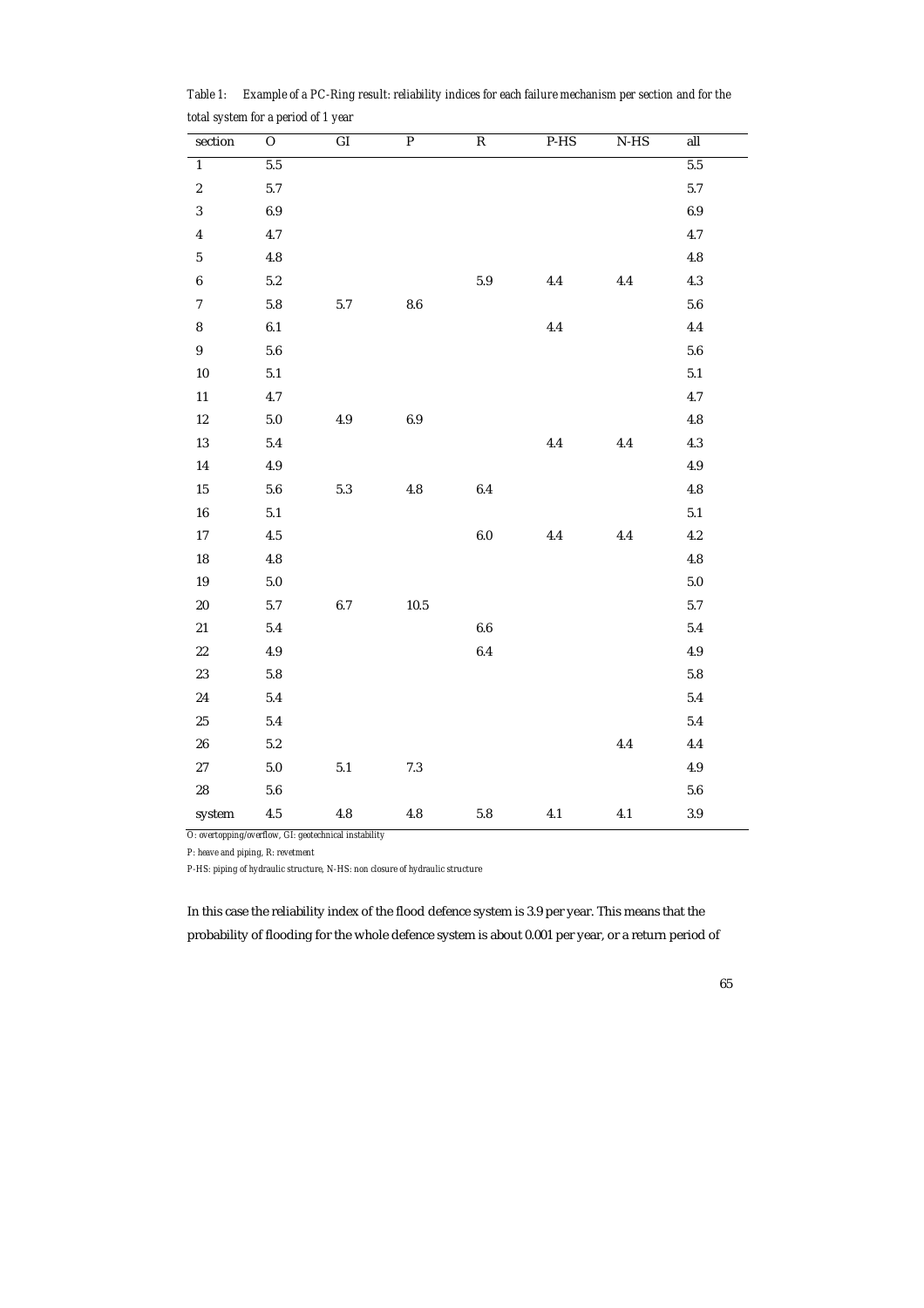about 1 in 1000 years. The reliability is mainly determined by section 17 which has an index of 4.2. The failure probability of section 17 is determined by the mechanism overtopping and overflow. We may consider the spatial correlation between the sections. The flood defence system can be considered as a series system. The lower bound of the failure probability of the system is equal to the maximum failure probability of the sections or to the lowest reliability index which is in this example 4.2. The upper bound of the failure probability of the system is the sum of all individual failure probabilities which can easily be calculated. In this case the upper bound of the failure probability is 4.8·10-5 which is equivalent to a reliability index of 3.89.

## **7 Closure**

With PC-Ring it is possible to calculate the failure probability of sections and the combined failure probability of a flood defence system in an efficient and accurate way. The program uses a range of techniques and methods to calculate the failure probability including the effect of spatial and time correlation in the stochastic variables. The output files give reliability indices  $\beta$  and a list of influence factors  $\alpha$  indicating the importance of a variable's uncertainty. These values can be used to identify weak links. Moreover they can be used to prioritise research or dike reinforcement. Combined with a flood model and a model to calculate damage and people at risk, the results of PC-Ring can be used to calculate flood risks.

## **References**

Calle, E.O.F., 1994, MPROSTAB user's guide, Geodelft, Delft

Dekker, 2002, Memorandum on Water Level Data, WL|Delft Hydraulics, Delft

- Ferry-Borges, J., Castenheta, M., 1971, Structural Safety. Laboratoria Nacional de Engenhere Civil, Lisbon
- Hasofer, A.M. & Lind, N.C., 1974, An exact and invariant first-order reliability format, ASCE, 100: 111-121
- HISWA,1985, Booij, N., L.H. Holthuijsen, L.H., Herbers, T.H.C., The shallow water wave hindcast model HISWA, Part I: physical and numerical background, Delft University of Technology, Dept. of Civil Engng., Group of Fluid Mechanics, Report no. 6-85
- HYDRA-M, 1999, Backgrounds hydraulic loads dikes IJsselmeer, a design methodology, main report (in Dutch), RIZA-report 99.037, R. Westphal, J. Hartman, Directorate-General for Public Works and Water Management, The Institute for Inland Water Management and Waste Water Treatment
- Hohenbichler, M., Rackwitz, R., 1983, First-order Concepts in System Reliability, Structural Safety 1: 177-188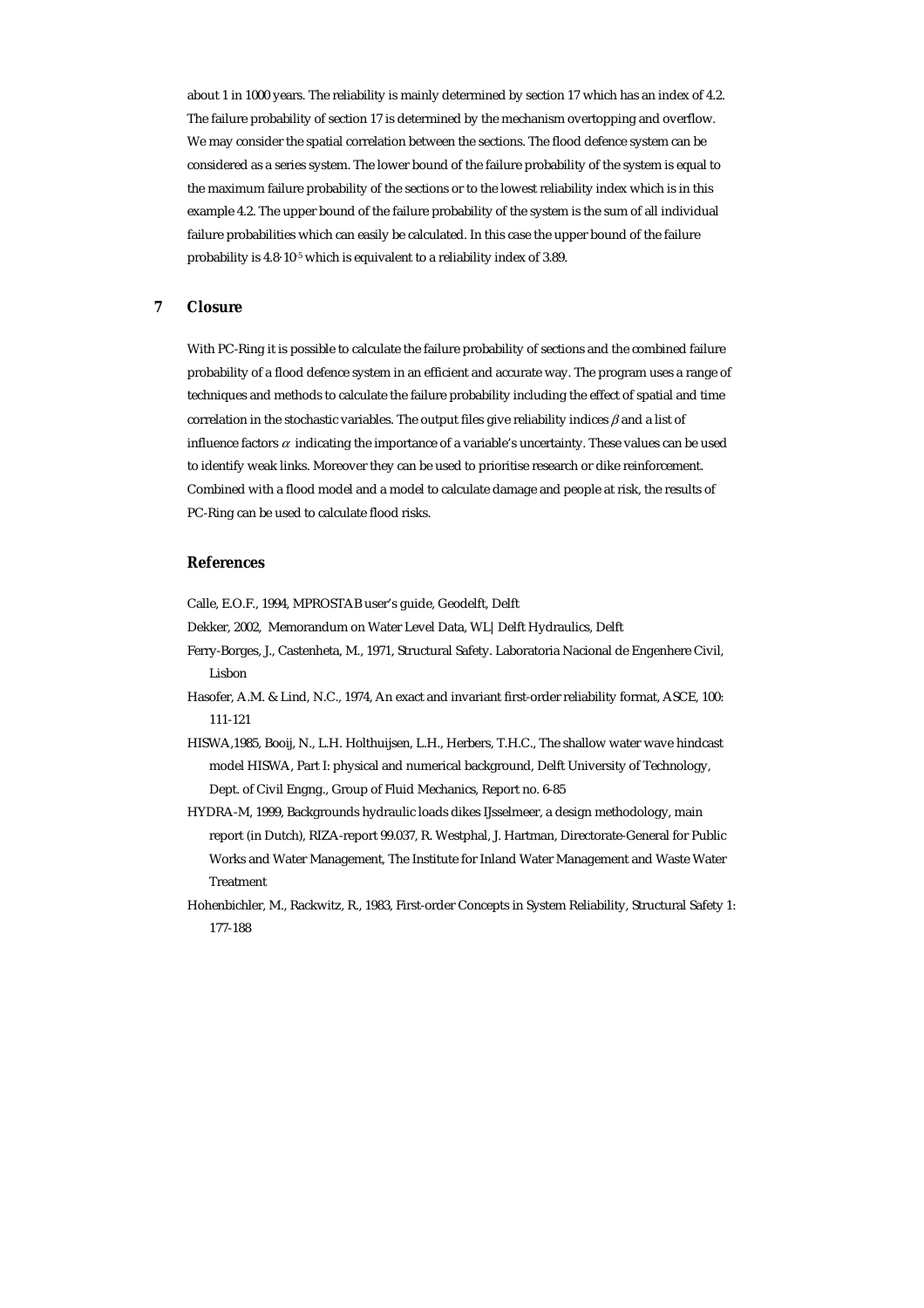Sellmeijer, J.B., 1988, On the mechanism of piping under impervious structures, Ph.D. thesis, Delft University of Technology

SOBEK,1D-2D hydraulic simulation program, www.sobek.nl, WL|Delft hydraulics, Delft

- SWAN, 1999, A third-generation wave model for coastal regions 1. Model description and
	- validation N. Booij, R.C. Ris, L.H. Holthuijsen Journal of Geophysical Research, Vol. 104, No. C4, April 15
- Technical Advisory Committee on Water Defences, 1989, Guideline for the design of river dikes, Part 1 (in Dutch). TAW, Den Haag
- Technical Advisory Committee on Water Defences 2000, Technical Report Asphalt covers on water defences (in Dutch), revision 6.1. TAW, Delft

Van, M., 2002, Uplift Van. Geodelft, Delft

Verheij, H.J., 1997, Marsroute TAW - case study Centraal Holland, WL|Delft hydraulics, Delft

- Vroeg de, J.H., 1992, Residual strength of dike revetments, granular filters. Report of laboratory research on scale models, part II. WL|Delft hydraulics, Delft
- Vrouwenvelder, A.C.W.M., Steenbergen, H.M.G.M., Slijkhuis, K.A.H., 2001, Theory manual of PC-Ring, Part B: Statistical models (in Dutch), TNO Building & Construction Research, Delft
- Waarts, P.H., 2000, Structural reliability using finite element methods, Ph.D. thesis, Delft University of Technology, Delft University Press, Delft
- WAQUA, 1992, www.waqua.nl, Directorate-General for Public Works and Water Management, The Hague

# **Appendix Limit state functions**

In addition to the overtopping and overflow failure mechanisms also the following main failure mechanisms are programmed in PC-Ring.

## *A.1 Uplifting and piping*

A dike fails due to uplifting and piping when two subsequent failure mechanisms occur *P(Z1 < 0*  and *Z2 < 0)*. The process leading to failure can be described as follows. First uplifting causes openings in the impervious clay layer covering the sand layer. Secondly, a flow of water through these openings initialises an erosion process. This process can progress from the point of the openings caused by the previous uplifting behind the dike towards the water outside. The erosion process takes the form of pipes undermining the foundation of the dike. These pipes can eventually cause failure. The definition of some variables is shown in Figure A1.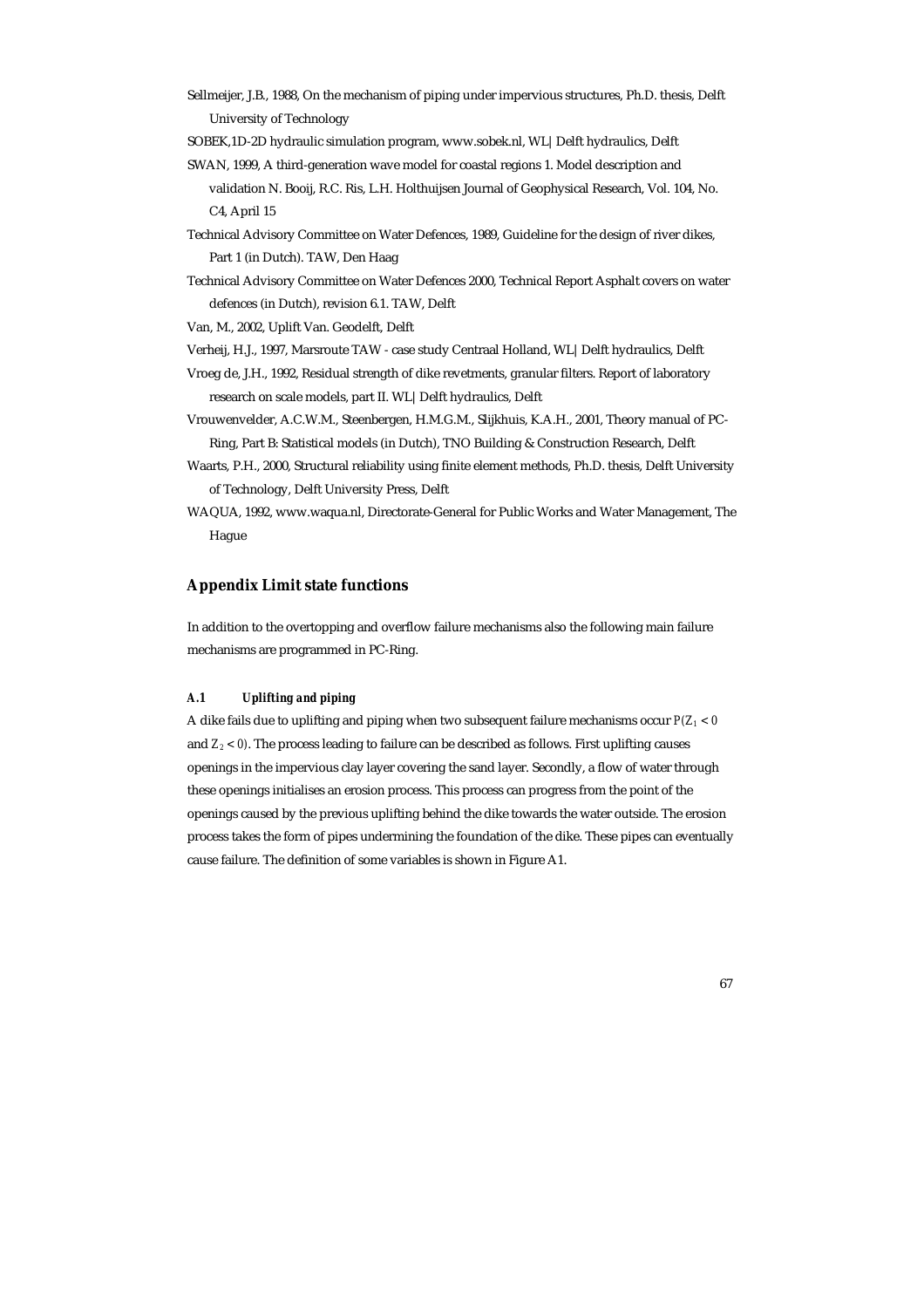

*d = thickness of cover layer,* 

*D = thickness of permeable sand layer,* 

*h = local water level,* 

*hb = water level in the polder,* 

*L = length of the seepage* 

*Figure A1: Dike failure mechanism: uplifting and piping* 

# *A.1.1 Uplifting*

Uplifting occurs if the difference between the local water level *h*, and the water level "inside", *h*b is larger than the critical water level *h*<sub>c</sub>. This is expressed in the limit state function as:

$$
Z_1 = m_o h_c - m_h (h - h_b) \tag{A.1}
$$

in which  $m_0$  is the model uncertainty of the critical water level  $h_c$  and  $m_h$  the uncertainty of the damping. The critical water level expresses the water level at which uplifting almost occurs. This water level is based on the properties of the impervious layer.

# *A.1.2 Piping*

Piping is the sub mechanism that describes the growth of water bearing 'pipes' due to increasing pressure of the water on the outside. The dike fails as a consequence of piping if the difference between the local water level *h* and the inside water level *h*b, reduced with a part of the vertical seepage length *d*, exceeds the critical water level *h*p.

$$
Z_2 = m_p h_p - (h - 0.3d - h_b)
$$
\n(A.2)

in which  $m_p$  is the model uncertainty of the model with which  $h_p$  is described. Sellmeijer (1988) defines the critical water level *h*p as a function of a factor α reflecting the effect of the finite thickness of the water bearing layer, a coefficient *c* for the characteristics of the sand in the eroding water bearing layer, the seepage length  $L$ , the roll resistance angle  $\theta$  of the sand, the unit weight of water  $\chi$  and the unit weight of the sand grains  $\chi$ .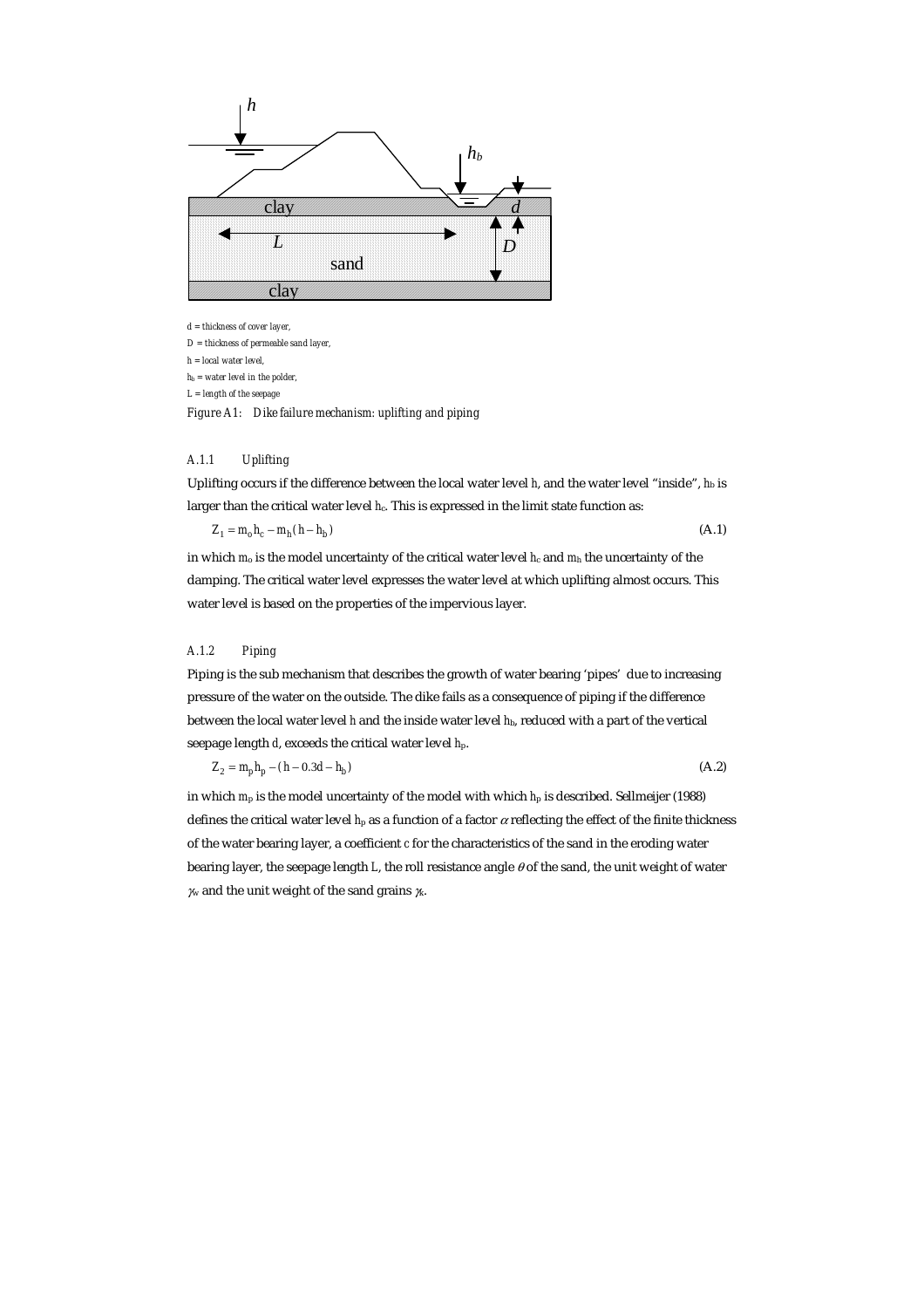## *A.2 Inner slope failure*

The dike fails due to sliding/uplifting when a part of the dike is instable and slides. This phenomenon can occur on the inner or outer slope. Mostly only sliding of the inner slope is taken into account, see Figure A2. Instability of a dike slope occurs if part of the dike slides away along a slip plane. According to Bishop's approach this slip plane is circular and the stability is expressed in the form of a stability factor. To determine this stability factor Γ the dike is divided into vertical slices. The stability factor consists of a ratio between two moments that are taken with respect to the centre of this slip circle.



*Figure A2: Dike failure mechanism: sliding of the inner slope* 

For the strength model of the failure mechanism 'inner slope failure' the program MPROSTAB is used. In PC-Ring the results of this strength model are combined with the loading model (hydraulic boundary conditions). This is done by using the results of the MPROSTAB/ MPROLIFT models (Calle, 1994, Van, 2002) for a given actual water level *h*.

#### *A.2.1 Influence of the strength model*

For the probabilistic stability analysis it is assumed that the sliding surface is finite and the resisting moment of the ends is taken into account. These features are stochastic functions. The calculation of the shear strength is based on "drained" parameters *c*' (cohesion) and ϕ' (angle of internal friction) with the following equation:

$$
\tau = c^{'} + (\sigma - u)\tan\varphi
$$
 (A.3)

where  $\tau$  is the shear strength along the bottom of the slice,  $\sigma$  the total normal stress on the bottom of the slice and *u* the (excess) pore pressure. In an effective stress approach the water tensions in the soil have to be given as input in the form of piezometric level lines.

Based on the modelling of the shear strength and the water (over) tension the local stability factor (i.e. the stability factor for one cross-section) is calculated. The 'deterministic' stability factor Γ for a slip circle is calculated from the following limit state: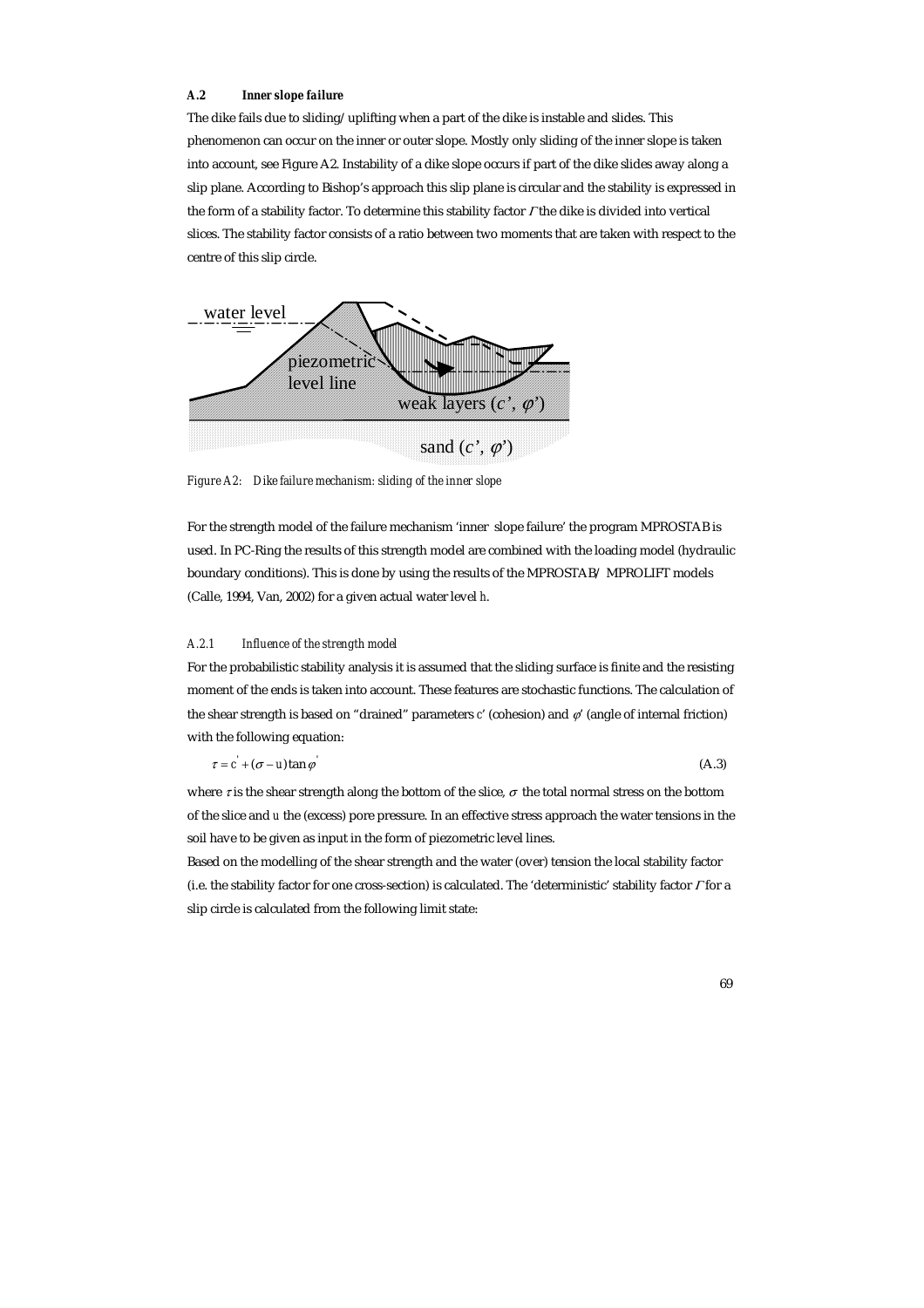$$
M_R = \frac{R\sum c_i + (\sigma - u)\tan\varphi_i \Delta b_i}{\Gamma} = M_A
$$
 (A.4)

where  $M_A$  is the driving moment for the slip circle in question (radius  $R$ ),  $M_R$  is the resisting moment at limit equilibrium, ∆*b*i is the width of slice i at the bottom, *u*i is the water tension perpendicular to the bottom of the slice and  $\sigma$  is the soil stress perpendicular to the bottom of the slice. The critical slip circle is the slip circle with the smallest stability factor. It is found iteratively. The stability factor of the cross-section is equal to the stability of the critical slip circle. The limit state function for the probabilistic stability analysis for the strength model is:

$$
Z = \Gamma - q \tag{A.5}
$$

where the limit value *q* equals 1.0 if there were no model uncertainty in the calculation method. In the probabilistic stability analysis *q* is a stochastic function. The value depends on the type of tests done to determine the strength parameters.

# *A.2.2 Influence of the stochastic water level*

The program MPROSTAB/MPROLIFT is used to calculate the probability of sliding/uplifting of a cross section at a given water level in three different situations: for instance an average water level, an extreme water level with a return period of 1 in 1000 years and the latter water level minus one meter. So the probability calculated is at first a conditional probability of instability given the water tensions in the earth body at this water level. In PC-Ring the output of MPROSTAB/MPROLIFT is used to calculate the total probability of failure due to instability of the inside slope. To this end, the reliability indices  $\beta$  and the influence factors  $\alpha$  are used in the following reliability function:

$$
Z = \beta(h) + \sum_{i=1}^{n_{MPROSTAB}} \alpha_i(h) u_i
$$
 (A.6)

where αi and β are extracted from MPROSTAB/MPROLIFT at a given water level, and *u*i are standard normally distributed variables.

## *A.3 Damage to the revetment and erosion of the dike body*

When a dike fails due to damage of the revetment the failure mechanism consists of two parts. First the revetment gets damaged by wave attack and next the cross section of the dike body decreases by erosion. For most types of revetments this cannot be combined in one reliability function. So the mechanism consists of two sub mechanisms: damage of the revetment and erosion of the dike body. Failure by erosion depends on the duration of the storm *t*s, and in fact on the whole course of the water level and wave height.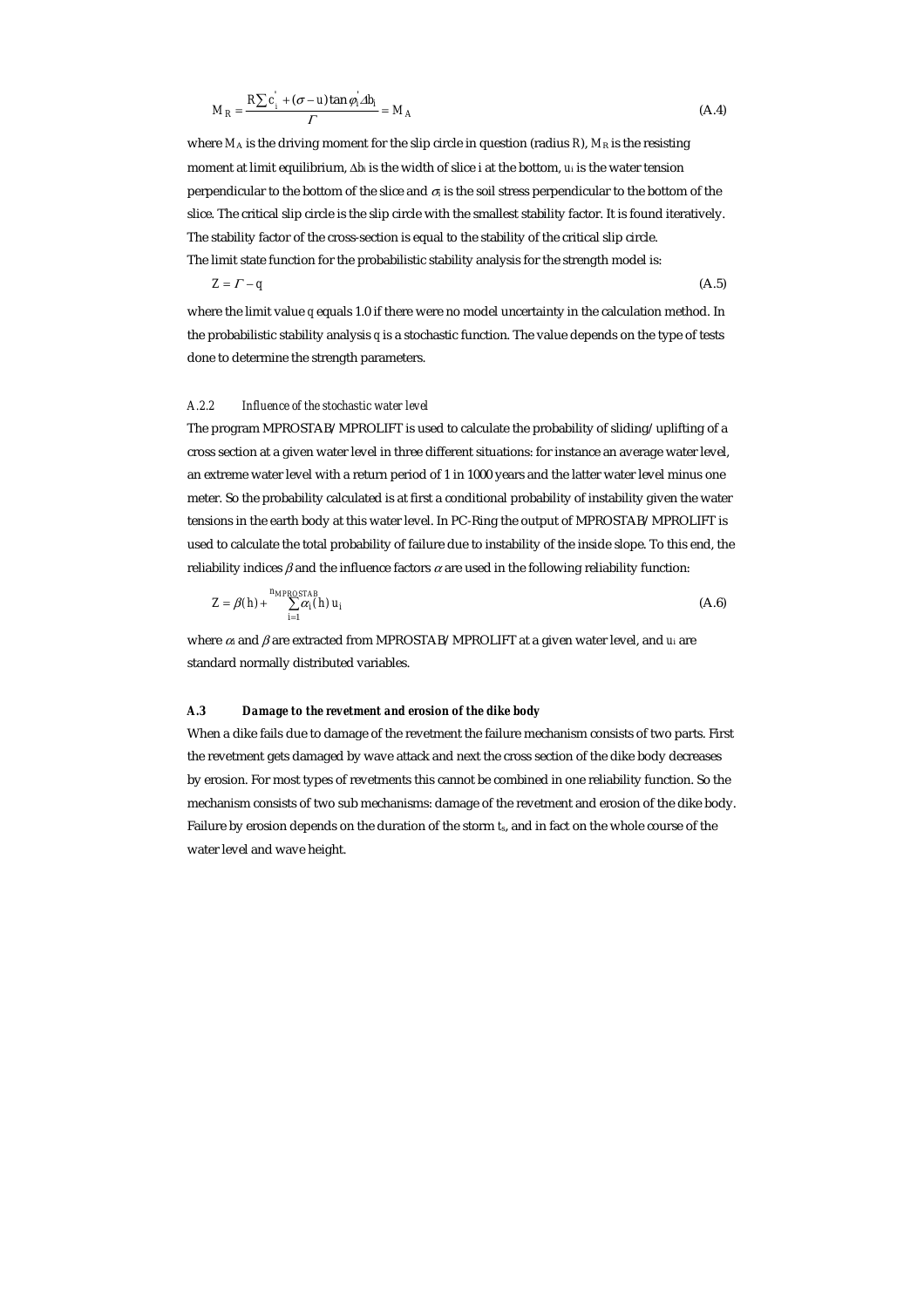# *A.3.1 Grass revetment*

A dike with a grass revetment fails when the time that a certain storm needs to damage the grass revetment  $t_{RT}$  and to erode the rest of the dike body ( $t_{RK} + t_{RB}$ ) is shorter than the duration of the storm *t*s. The limit state function is given by (Verheij 1997):

$$
Z = t_{RT} + t_{RK} + t_{RB} - t_s \tag{A.7}
$$

The strength of the grass revetment  $t_{\text{RT}}$ , is given by:

$$
t_{RT} = d_w/E_g \tag{A.8}
$$

where *d*w is the depth of the grass roots and *E*g is the velocity of erosion of the grass revetment which depends on the erodibility of the grass revetment  $c_{\rm g}$ , on the angle of wave attack and the significant wave height H<sub>s</sub>, according to:

$$
E_g = \frac{r^2 H_s^2}{c_g} \tag{A.9}
$$

Erosion strength of the clay cover layer *t*<sub>RK</sub> is given by:

$$
t_{RK} = \frac{0.4L_K c_{RK}}{r^2 H_s^2}
$$
 (A.10)

where L<sub>K</sub> is the width of the clay cover layer, see Figure A3,  $c_{RK}$  a coefficient related to the erodibility of the cover layer, *r* a reduction factor depending on the angle of wave attack and  $H<sub>s</sub>$  the significant wave height.



*Figure A3: Dike failure mechanism: erosion of dike body Definitions of width of cover layer and dike body* 

There are two models in PC-Ring to calculate the erosion strength of the dike body *tRB*. Model 1 assumes no mixing of material from the cover layer and the body. Model 2 assumes there is some delay in the erosion due to mixing. The erosion strength of the dike body  $t_{RB}$  is given by:

$$
t_{RB} = \frac{0.4L_B c_{RB}}{r^2 H_s^2}
$$
 (A.11)

$$
^{71}
$$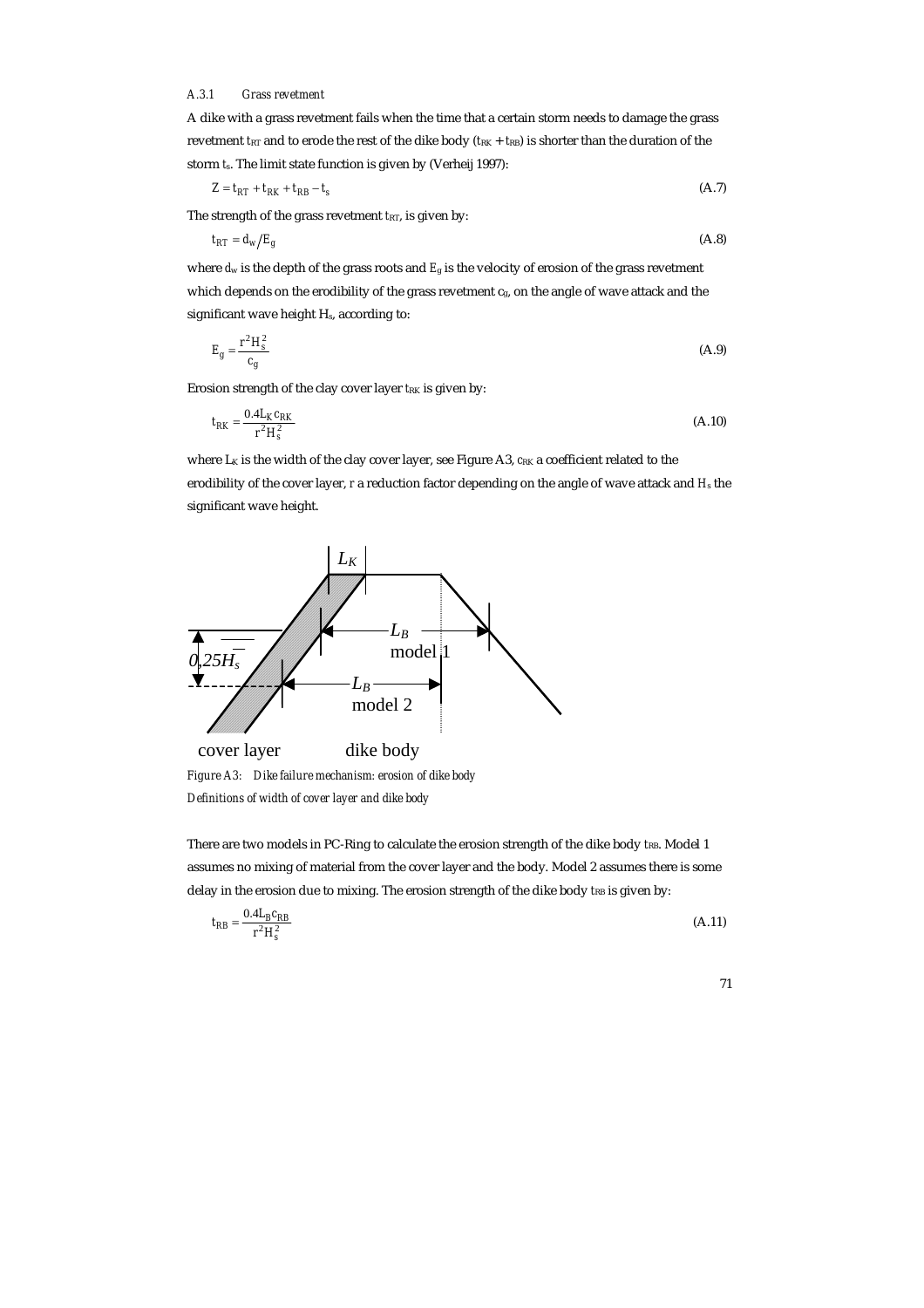where  $L_B$  is the width of the dike body (the definition of  $L_B$  depends on the erosion strength model chosen) and  $c_{RB}$  a coefficient related to the erodibility of the dike body.

# *A.3.2 Stone pitching*

In PC-Ring there are two types of stone revetment: stone pitching directly on clay and stone pitching on a granular filter. Especially the last type covers most Dutch stone revetments.

The limit state function for the sub mechanism "damage of stone pitching directly on clay" is:

$$
Z = c_k \Delta D - rH_s \tag{A.12}
$$

where *c*k is a coefficient of the strength of the stone pitching, ∆ the relative density and *D* the thickness of the stone pitching.

The limit state function for the sub mechanism erosion of the dike body after damage of the revetment is given by:

$$
Z = t_{RK} + t_{RB} - t_s \tag{A.13}
$$

Erosion of the dike body is the same for a grass and stone revetment. Thus the calculation of  $t_{RK}$  en *t*RB is equal to Eqs. A.10 and A.11.

The sub mechanism "damage to the stone pitching on granular filter" consists of two sub mechanisms. Therefore the stone revetment has to comply to one of the following two demands: (*Z*b1 < 0) or (*Z*b2 < 0).

$$
Z_{b1} = \frac{c_f (AD\Gamma)^{5/3}}{(A \tan \alpha_u)^{2/3}} - \frac{rH_s}{(rS_{op})^{1/3}}
$$
(A.14)

where  $c_f$  is a coefficient for the strength of the stone pitching,  $\Delta$  the relative density, *D* the thickness of the stone pitching, Γ an influence factor for the friction between stones, towards flow and inertia,  $\Lambda$  a seep-age length,  $\alpha_u$  the angle of the outer slope and  $S_{op}$  the wave gradient.

$$
Z_{b2} = c_{gf} \left( \frac{\sqrt{S_{op}}}{\tan \alpha_u} \right)^{2/3} - \frac{H_s}{\Delta D}
$$
 (A.15)

where  $c_{gf}$  is a coefficient (stochastic function) for the strength of the stone pitching.

The limit state function of the sub-mechanism erosion of dike body is given by:

$$
Z = t_{RS} + t_{RK} + t_{RB} - t_s \tag{A.16}
$$

This limit state function is nearly identical to that of grass with the exception that the rest strength of grass is replaced by that of the stone pitching. The expressions for  $t_{RK}$  and  $t_{RB}$  are given in Eqs. A.10 and A.11.

The erosion strength of the stone pitching on a granular filter *t*<sub>RS</sub> is given by:

$$
t_{RS} = 57 \cdot 10^3 \, T_p \, e^{-\sqrt{H_s L_{op}} / c} \tag{A.17}
$$